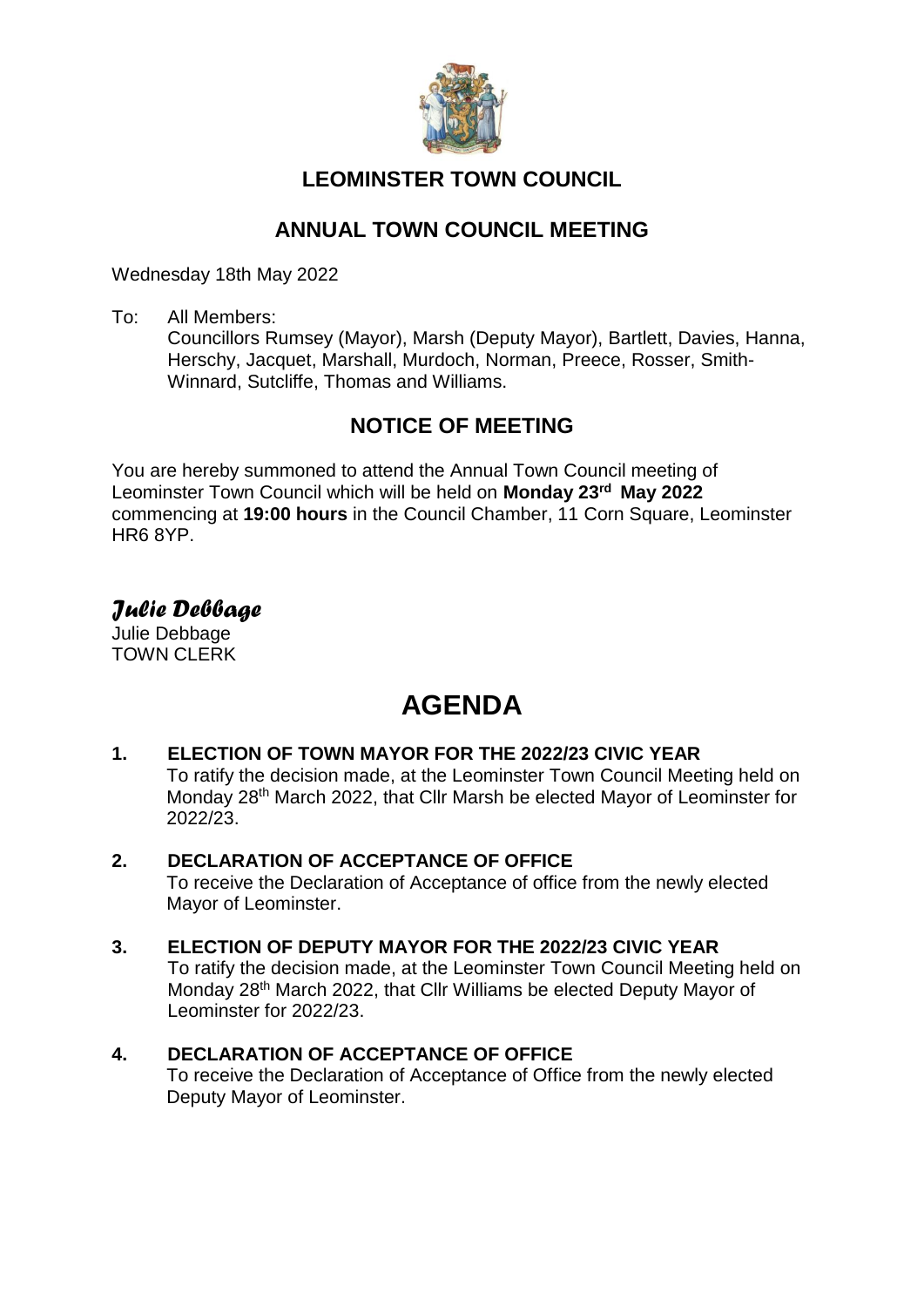# **5. APOLOGIES FOR ABSENCE**

Schedule 12 of the Local Government Act 1972 requires a record be kept of the members present and that this record form part of the minutes of the meeting. Members who cannot attend a meeting should tender apologies to the Town Clerk as it is usual for the grounds upon which apologies are tendered also to be recorded. Under Section 85(1) of the Local Government Act 1972, members present must decide whether the reason(s) for a member's absence are acceptable.

# **6. DECLARATIONS OF INTEREST**

Under the Localism Act 2011 (sections 26-37 and Schedule 4) and in accordance with the Council's Code of Conduct, members are required to declare any interests which are not currently entered in the member's register of interests or if he/she has not notified the Monitoring Officer of it.

# **7. REQUESTS FOR DISPENSATIONS**

To consider requests for dispensations (must be notified in writing).

#### **8. QUESTIONS FROM THE PUBLIC (maximum 15 minutes)**

To receive questions and statements from members of the public as provided for in Standing Orders.

# **9. MINUTES OF THE PREVIOUS TOWN COUNCIL MEETING**

To receive and approve as a correct record the minutes of the Leominster Town Council meeting held on 28<sup>th</sup> March 2022.

To note the draft minutes of the Annual Town Meeting held on Monday 4<sup>th</sup> April 2022. These will be formally adopted at the next Town Meeting to be held in April 2023.

#### **10. CLERK'S REPORT**

To receive the Clerk's Report on matters outstanding that may not appear on the agenda.

#### **11. APPOINTMENT OF COMMITTEES**

To appoint the following Committees in line with the Council structure to assist in conducting the business of Council:

- Planning & Highways Committee
- Environment & Services Committee
- Finance & General Purposes Committee
- Communications & Events Committee

# **12. APPOINTMENT OF COMMITTEE MEMBERS**

To appoint members to sit on the following Committees.

- Planning & Highways Committee (9 plus Mayor and Deputy Mayor)
- Environment & Services Committee (9 plus Mayor and Deputy Mayor)
- Finance & General Purposes Committee (9 plus Mayor and Deputy Mayor)
- Communications & Events Committee (7 plus Mayor and Deputy Mayor)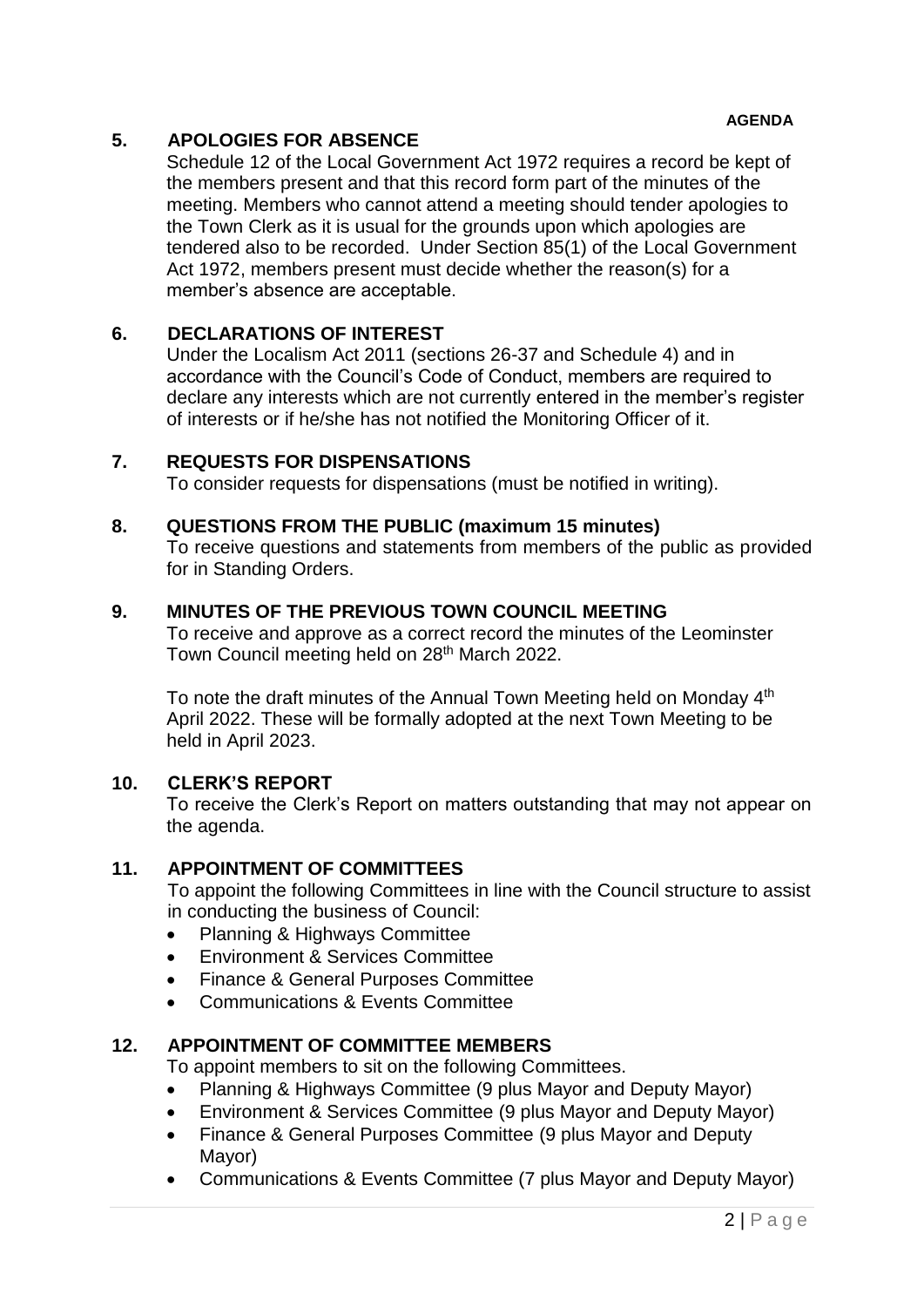# **13. APPOINTMENT TO OUTSIDE BODIES**

To consider the appointment of Council representatives to represent Leominster Town Council on Outside Bodies.

# **14. INSURANCE COVER**

**(a) Local Council Insurance** – To confirm the Annual Insurance cover for the Parish Council for the next year which will be provided by Zurich Insurance.

**(b) Vehicle Insurance** – To confirm the Annual Insurance cover for the Parish Council's vehicles for the next year which will be provided by Zurich Insurance.

- **15. VEHICLE REPLACEMENT** To authorise the purchase of a new vehicle for the Grounds team.
- **16. DISPOSAL OF VEHICLE** To consider the disposal of the Council's Mitsubishi L200 vehicle.

#### **17. EXTRAORDINARY MARKET TOWNS MAINTENANCE FUND** To review the proposed list of items to spend the funds on to support the maintenance of the town.

#### **18. FINANCES**

**(a) Accounts Paid and Invoices for Payment** – To receive an accounts paid and invoices for payment statement.

**(b) Income & Expenditure Report Month 12** – To consider the Income and Expenditure Report for Month 12 and accompanying notes.

**19. RURAL MARKET TOWN GROUP** – To consider continuing membership of the Rural Market Town Group at a cost of £130 + VAT.

#### **20. MAYORAL CHARITY FOR 2022/23**

Announcement of the Mayor's Charity for 2022/23.

#### **21. OLD PRIORY**

**(a) Old Priory Asset Transfer** – To receive a verbal update on the asset transfer and to agree the signing of the final documents.

**(b) Old Priory Development Report** – To consider the development report and make a decision on the recommendations in section 3 of the report. Please see attached documents.

#### **22. REPORTS**

To receive reports from Representatives on Outside Bodies (verbal), Herefordshire Council Ward Members (text) and the outgoing Mayor (verbal).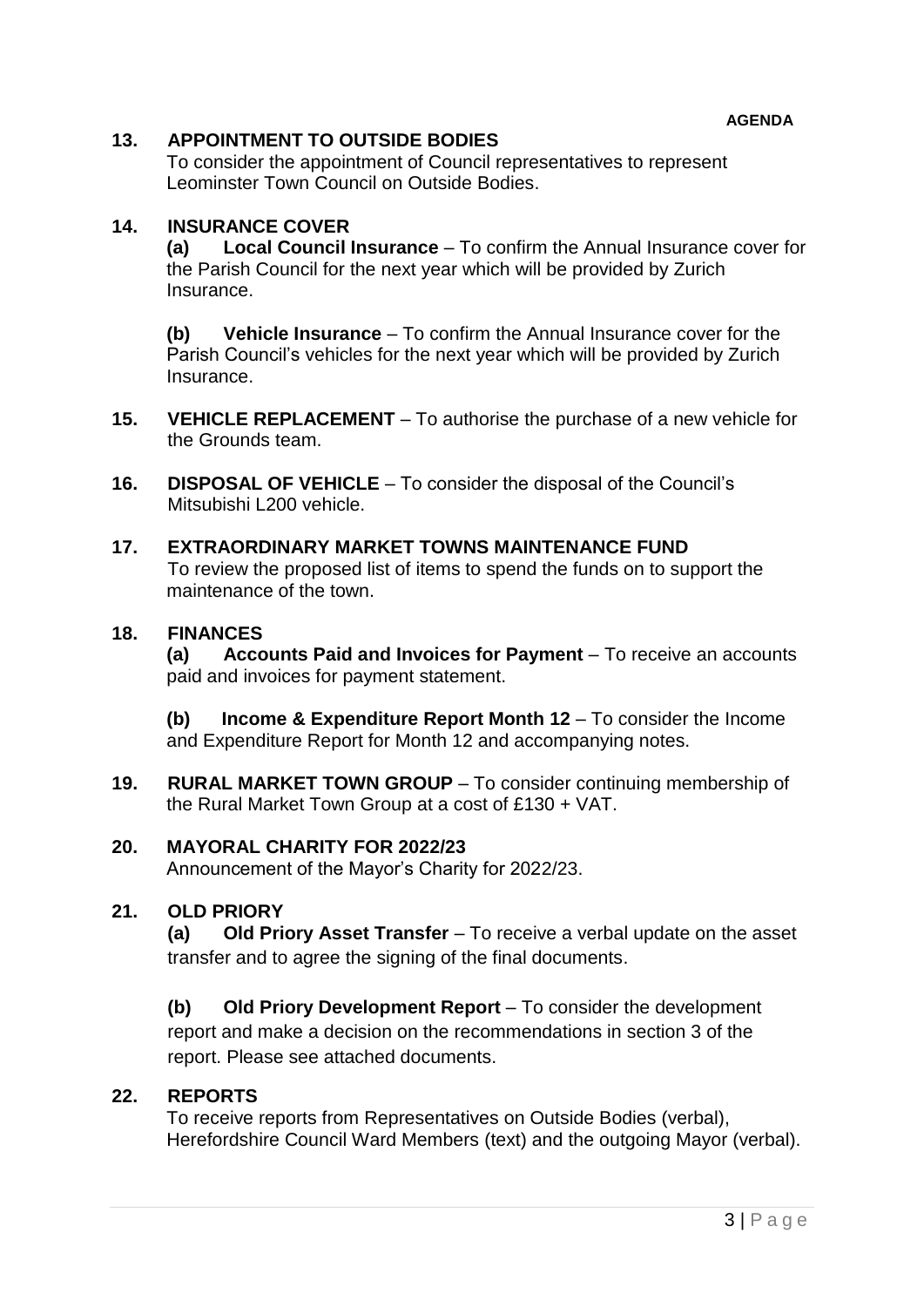# **23. CONFIDENTIAL ITEMS**

Certain items are expected to include the consideration of exempt information and Full Council is, therefore, recommended to resolve "That, in accordance with Section 100A(4) of the Local Government Act 1972, the public be excluded during the discussion of the matters referred to in the items listed below, on the grounds that they involve the likely disclosure of exempt information, as defined in the respective paragraph of Part 1 of Schedule 12A of the Act, and the public interest in maintaining the exemption outweighs the public interest in disclosing the information".

- **(a) Grant Applications**  To consider any grant applications.
- **(b) High Street Heritage Action Zone -** To receive a verbal update on the HSHAZ.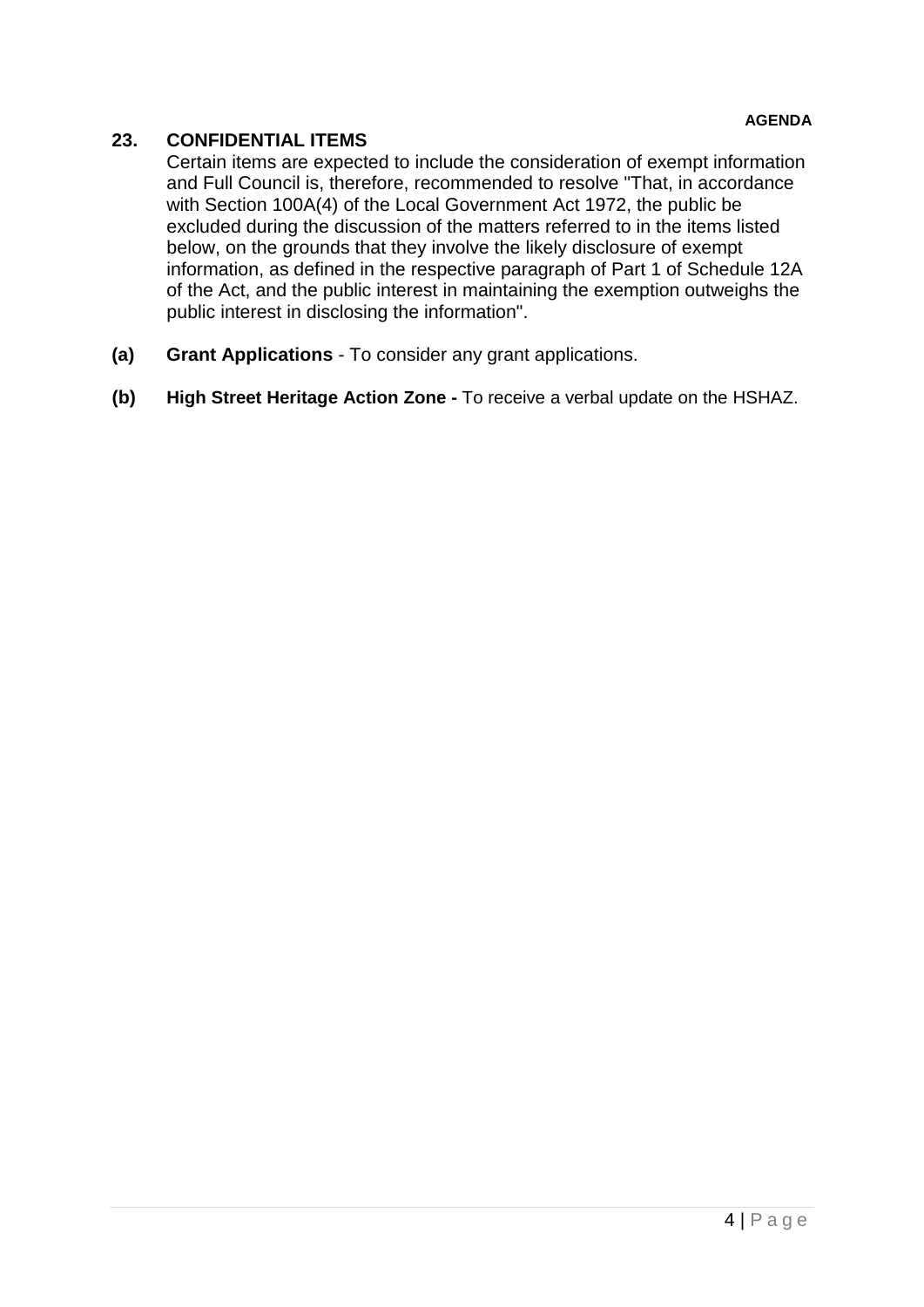# **MINUTES (AGENDA Item 9) LEOMINSTER TOWN COUNCIL**

Minutes of the Leominster Town Council Meeting held on Monday 28<sup>th</sup> March 2022 commencing at 19:00 hours in the Council Chamber, 11 Corn Square, Leominster HR6 8YP

**MEMBERS PRESENT:** Councillors Rumsey (Mayor), Marsh (Deputy Mayor), Bartlett, Davies, Hanna, Herschy, Jacquet (19.04), Murdoch, Norman, Preece, Rosser, Smith-Winnard, Sutcliffe, Thomas and Williams.

**OFFICERS PRESENT:** Town Clerk, Democratic Services Officer

**ALSO PRESENT:** Ward Cllr Stone and a member of the press

#### **100/21 APOLOGIES FOR ABSENCE**

Apologies for absence were received and accepted by the Council for Cllr Marshall (Holiday).

#### **101/21 DECLARATIONS OF INTEREST**

The following declarations of interest were received:

- Cllr Murdoch Walkers are Welcome and Allotments
- Cllr Norman Walkers are Welcome
- Cllr Sutcliffe LARC Development Trust
- Cllr Herschy LARC Development Trust

#### **102/21 REQUESTS FOR DISPENSATIONS**

No requests for dispensation had been received.

#### **103/21 QUESTIONS FROM THE PUBLIC**

No members of the public were present. No matters were raised.

#### **104/21 MINUTES OF THE PREVIOUS MEETING**

Council **RESOLVED** that the minutes of the Leominster Town Council meeting held on 24<sup>th</sup> January 2022 be agreed and signed as a correct record.

#### **105/21 POLICE REPRESENTATIVE**

A representative from the local Safer Neighbourhood Team was unable to attend the meeting.

#### **106/21 CLERK'S REPORT**

Council noted the following Clerk's Report:

 **Community Seed Funding Grant** – the Town Council has been awarded a community seed funding grant to develop the Team Leominster outreach work at Barons Cross by connecting it to the Talk Community hub. The seed funding will be used to raise awareness of the Barons Cross Talk Community hub, and to enhance the levels of support that it is able to provide, through the purchase of a community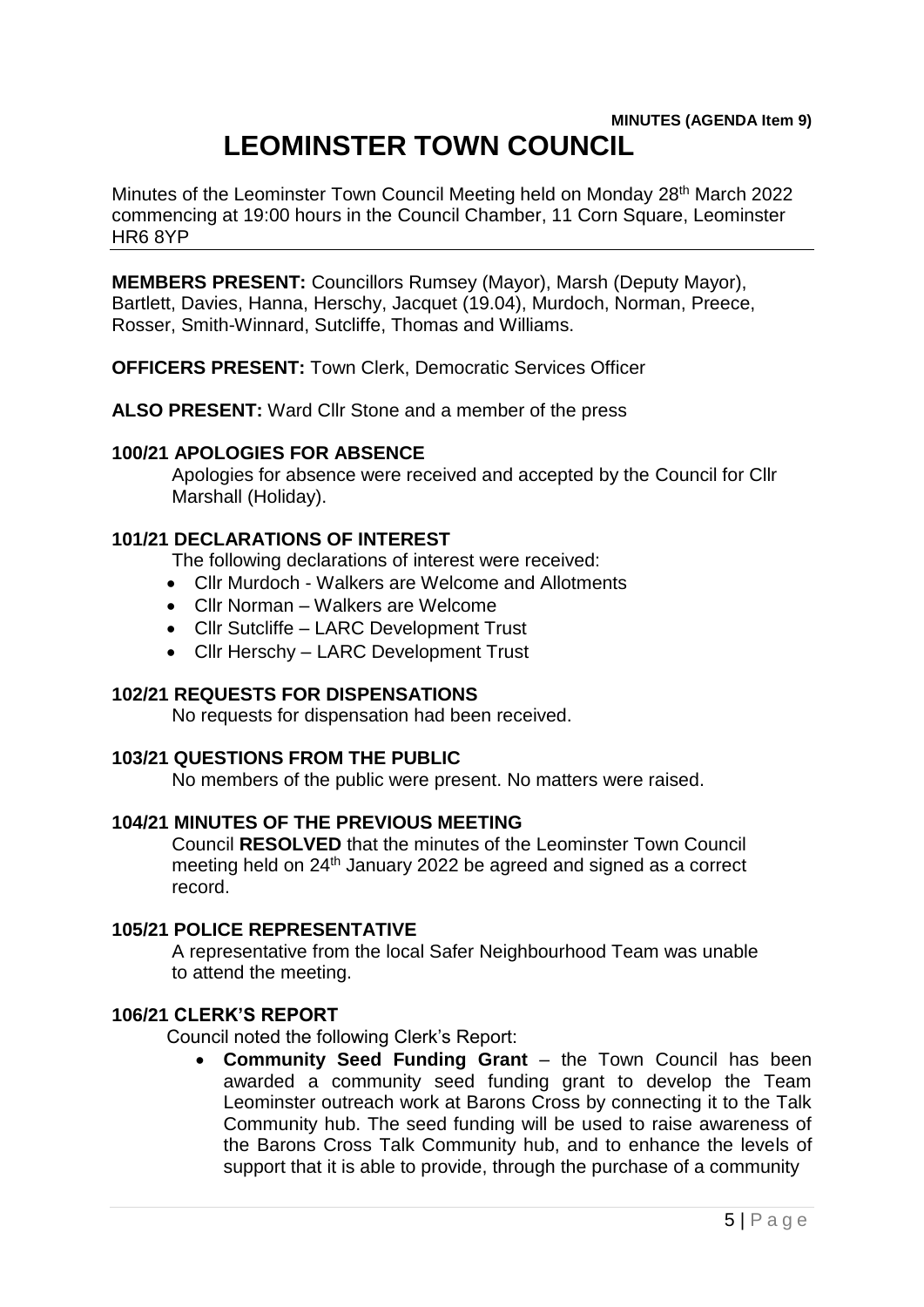noticeboard, a tablet for use at hub support surgery services and promotional banners, posters/leaflets and pop-up flags.

- **Get Active Green Spaces Fund –** the Town Council has been awarded a grant of £1904 to install a seasonal circular 4 lane 400 metre running track (and a rounders pitch if possible) at Sydonia and a 50 metre straight track with additional hopscotch or long jump activity at Ginhall Green.
- **Welcome Back Fund** Spending has been completed on the projects covered by the Welcome Back Fund. There was a small underspend on the projects and this will be used, if possible, to purchase deckchairs (to be used on the Grange), additional copies of the Leominster Town map and tote bags.
- **Leominster Food Bank** The Food Bank are planning to update a 40 page booklet containing recipes for food bank and food share users. The Food Bank will be applying for a grant of £900 from the Town Council to update the booklet and print 500 copies.

#### **107/21 FINANCES**

**(a) Accounts Paid and Invoices for Payment –** It was **RESOLVED** to ratify the payment of invoices for February and March 2022, as outlined on the payment statements provided.

The clerk will ask the Finance Assistant to produce the list in date order in future.

**(b) Income & Expenditure Report Month 11** – Council **RESOLVED** to accept the Income & Expenditure Report for Month 11 and accompanying notes.

#### **108/21 VEHICLE REPLACEMENT**

One of the Council's L200 trucks failed its MOT and the cost of repairs is likely to be in excess of the value of the vehicle. Council **RESOLVED** that the clerk investigates purchasing a relatively new vehicle and also purchasing a new vehicle on HP. The clerk will report back to Council in order that a decision can be made on which vehicle to purchase.

#### **109/21 WELCOME BACK FUND**

The deadline for the submission of claims for the grant from the Welcome Back Fund is 7<sup>th</sup> April 2022. A list of invoices will be submitted for approval by the Finance & General Purposes Committee at the next meeting on 25<sup>th</sup> April 2022.

Cllr Hanna requested that total figures are shown on the bottom of invoice lists in future.

## **110/21 ANNUAL SUBSCRIPTIONS**

Council **RESOLVED** to ratify Council's annual subscriptions to the National Association of Local Councils, Herefordshire Association of Local Councils, the Society of Local Council Clerks, the National Association of British Market Authorities, Hereford Green Network, Rural Services Network and any other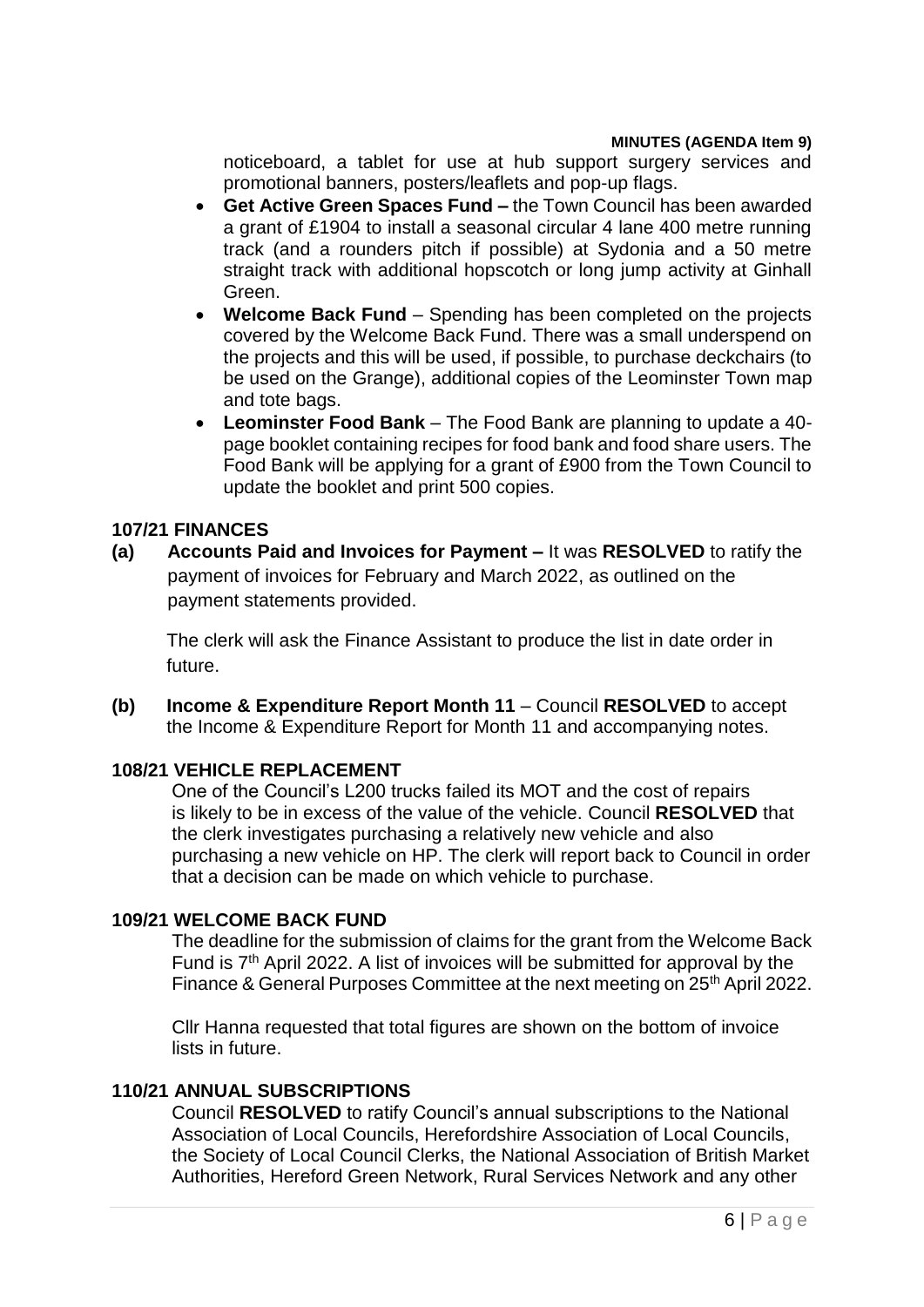subscriptions as considered appropriate.

#### **111/21 MEETING CALENDAR 2022-23**

Council noted the meeting calendar for 2022-23 and **RESOLVED** to accept the calendar.

#### **112/21 THE OLD PRIORY ASSET TRANSFER**

Two surveys on the Old Priory, including a measured survey are currently in progress and are being funded by Herefordshire Council. The transfer is working its way through the legal process and will be completed shortly after 31st March 2022.

#### **113/21 MAYOR AND DEPUTY MAYOR ELECT**

Nominations were invited for the Mayor Elect for the 2022-23 civic year.

Cllr Marsh was nominated by Cllr Rumsey and seconded by Cllr Williams. There being no other nominations Cllr Marsh was formally appointed as Mayor Elect.

Nominations were invited for the Deputy Mayor Elect for the 2022-23 civic year.

Cllr Williams was nominated by Cllr Bartlett and seconded by Cllr Norman. Two further nominations were made but declined by the nominees. Therefore Cllr Williams was formally appointed as Deputy Mayor Elect.

#### **114/21 MAYORAL APPOINTMENTS**

Council received the following appointments attended by the Mayor:

- $\circ$  17<sup>th</sup> March 2022: Meeting with Cllr Stone and residents at Porters Mill Close regarding the proposed new health hub
- $\circ$  24<sup>th</sup> March 2022: Three Choirs Festival (Hereford)

#### **115/21 DRAFT CIVIC EVENTS LIST 2022-23**

Council noted the draft Civic Events list for 2022-23.

# **116/21 REPORTS**

The following reports were received:

#### **ShopMobility**

Cllr Thomas advised that ShopMobility will be closed this week as a number of volunteers have Covid-19.

#### **Waste Recycling Management**

Cllr Thomas requested that the clerk organises a briefing for Full Council on the changes to waste recycling management.

#### **Leominster North Ward Report from Ward Cllr Stone**

The council noted the report contained in the agenda.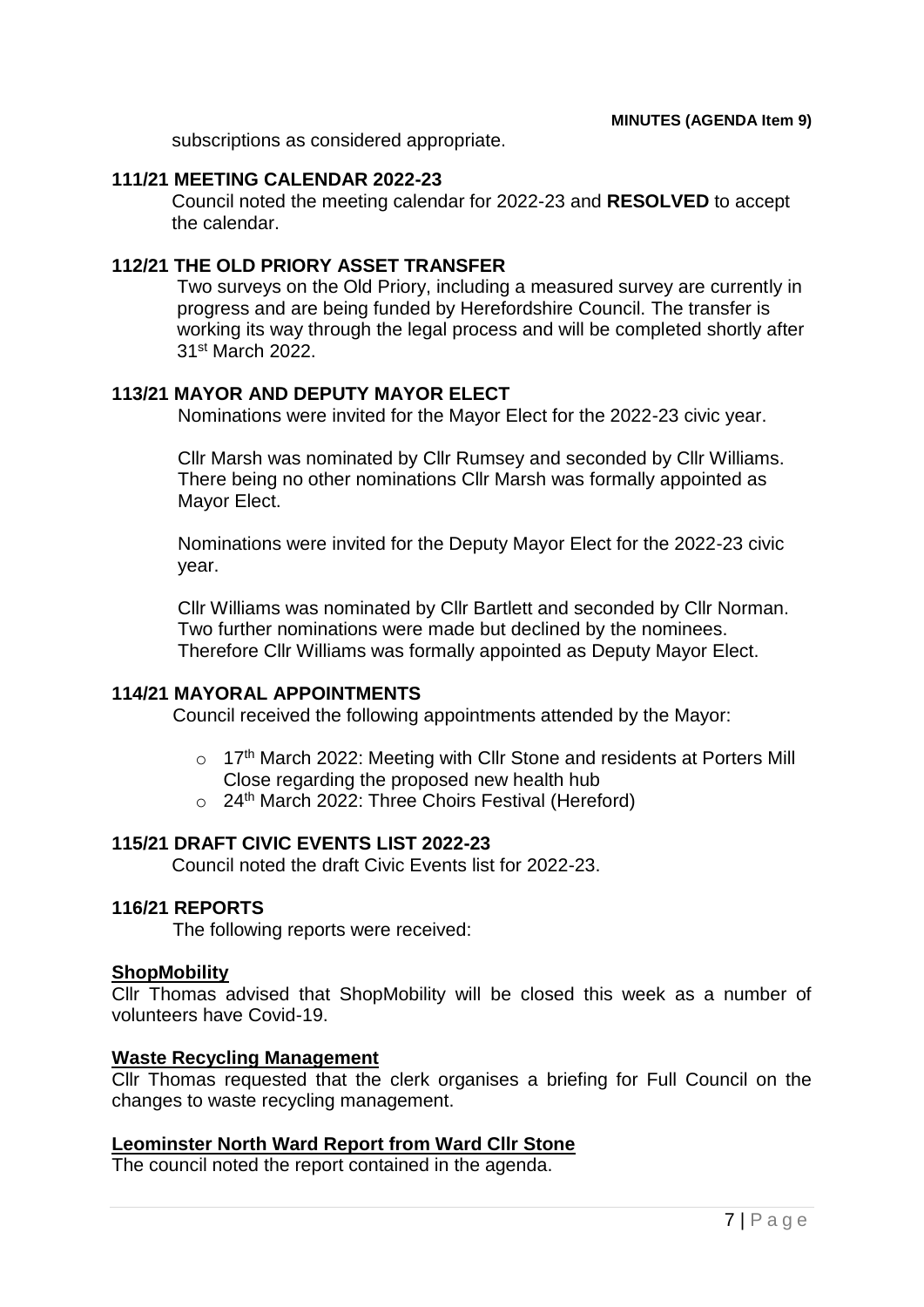Cllr Stone congratulated the Mayor Elect and Deputy Mayor Elect and advised that he was looking forward to the Mayor Making ceremony on 21st May 2022.

Cllr Stone added that:

- Shop Local cards The Shop Local campaign is due to end on 31st March 2022. Cards have been topped up by £10, giving households a total of £25 to spend in local businesses.
- **•** Leominster Food Bank recently commemorated their  $10<sup>th</sup>$  anniversary. Many villages around the town send contributions to the Food Bank.
- Brimfield & Orleton parishes hold a monthly Community Library and coffee morning, in the village halls, which provides a useful service to residents unable to visit Leominster. The books are provided by Leominster library.

# **Leominster South Ward Report from Ward Cllr Marsh**

The council noted the report contained in the agenda.

#### **Leominster West Ward Report from Ward Cllr Norman**

The council noted the report contained in the agenda. Cllr Norman requested that Councillors contact her if they have any suggestions to help keep ShopMobility operating in the town.

#### **Leominster East Ward Report from Ward Cllr Bartlett**

The council noted the following report:

At its March council, Herefordshire Council unanimously passed a motion in support of Ukraine and its people. *'This motion calls on the executive to consider and put in place whatever facilities as may be reasonably expected to receive Ukrainian refugees, subject to direction from national government and an evaluation of council resources required, to ensure that schooling and health services are alerted and to inform the government in Westminster, immediately, that Herefordshire will not be found wanting in our welcome. And to extend a wider request to our residents to be willing to welcome any refugees that they can into their homes, and to be ready to facilitate such organisation and support as these actions may require'.*

There is a drop off collection point in Bridge Street Sports Centre for anyone who wants to donate essential supplies. All the information about how to help can be found on the Herefordshire Council website and on the Talk Community Directory, which gives clear and useful advice [Talk Community Directory Ukraine](https://www.talkcommunitydirectory.org/ukraine) There is also a dedicated email address for residents who have spare accommodation to offer refugees, once they arrive -

[housingdevelopment@herefordshire.gov.uk](mailto:housingdevelopment@herefordshire.gov.uk)

The next Talk Parish event takes place on Tuesday March 22<sup>nd</sup> the topic is the new Integrated Waste Strategy. Significant changes to our waste policy is in response to the Resource and Waste Strategy 2018 and the Environment Bill 2019-20. New policy and legislation will influence everything from packaging design & production to how local authorities provide their waste management services. This will introduce the requirement for councils to provide weekly food waste collections to all households from 2023. Reducing the amount of waste we produce, and reusing and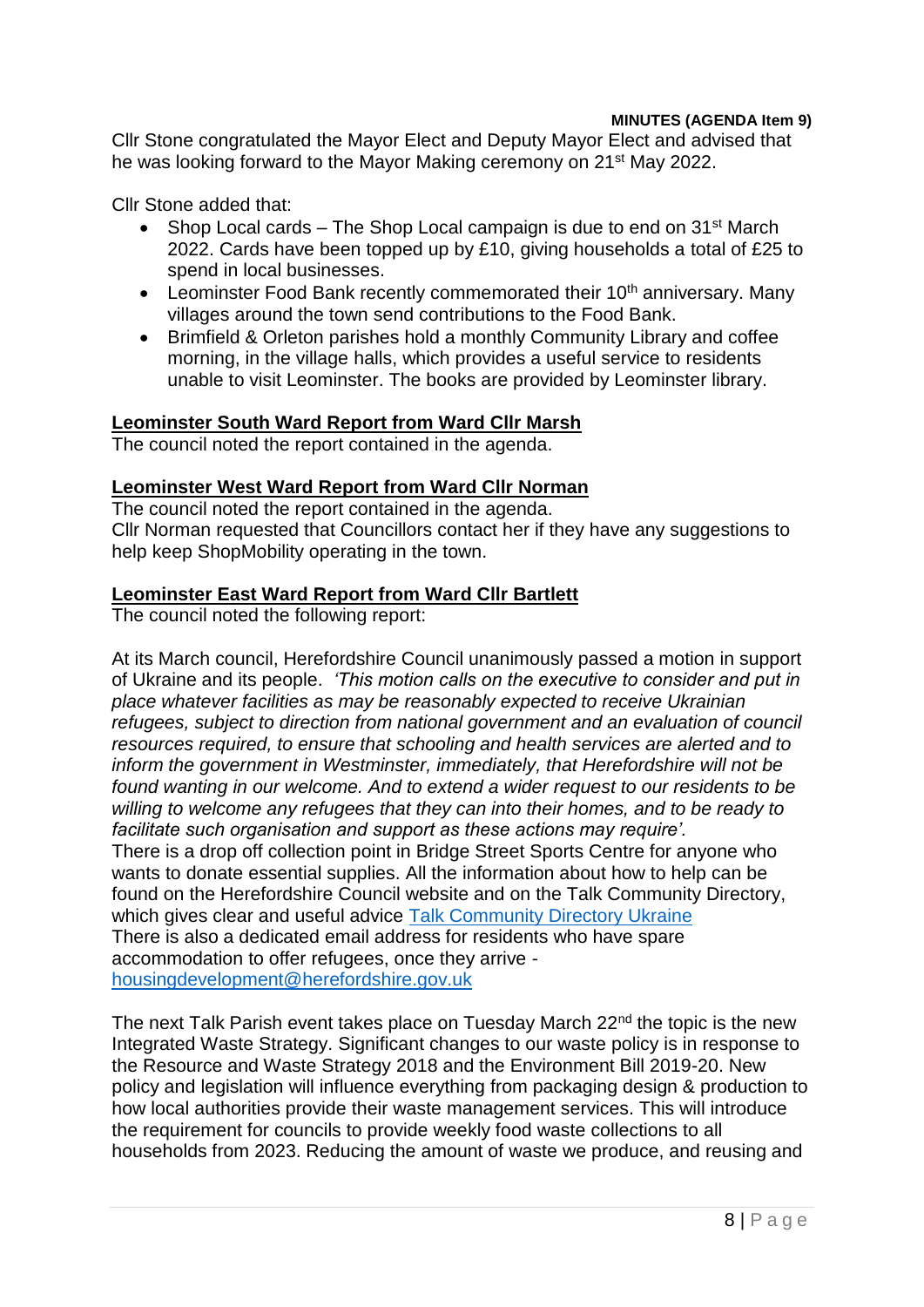recycling where possible, benefits the county and the environment, and is the aim of a new waste strategy for Herefordshire.

HALO free gym memberships and swimming lessons in Leominster and across the county were a great success over the February half term. All the swimming lessons were sold out and over 2,700 free gym memberships have been provided to youths in years 11, 12 and 13 across the HALO county sites. A resounding success.

Congratulations to the Town Council and everyone who took part in making Leominster's Independents Day on Saturday 12<sup>th</sup> March such a brilliant day. The town was buzzing and the weather was definitely on our side.

Fastershire's free monthly 'Introduction to the Internet' digital inclusion workshops are continuing in main libraries, offering help using smartphones, tablets, WhatsApp, email and Facebook. Details of the following workshops are here. Community venues or organisations who would like to host a free workshop to help local people or groups get more from the internet – by learning how to make video calls, send emails, shop online, search the internet safely, etc. – email [jennie.morgan@herefordshire.gov.uk](mailto:jennie.morgan@herefordshire.gov.uk) to find out more.

Herefordshire Council is asking residents for their views on the introduction of measures to enforce moving traffic regulations (TRO's). This includes stopping in yellow boxes at junctions, ignoring no-entry signs, making banned turns and contravening 'access only' routes and parking on yellow zig-zag lines outside schools. Traffic regulations act to make the roads safer for all users and to help keep traffic flowing in busy areas. Changes in Government legislation (implementation in full of Part 6 of the Traffic Management Act 2004) mean that councils in England will have control of enforcement powers for moving traffic contraventions, previously held by the police.

The consultation asks a range of questions about the impact of driver behaviour, and for views on proposed locations for camera enforcement. This is a very targeted list of 23 locations and categories in the county. The question around camera locations includes the Ginhall Lane / Green Lane banned turning in Leominster.

All schools yellow non stopping zig zags are also included, which may be relevant to Leominster residents depending on which school they use. The consultation can be found here [Moving Traffic Consultation](http://www.herefordshire.gov.uk/moving-traffic-consultation) and it closes on the 15<sup>th</sup> April 2002.

#### **117/21 ALLOTMENTS RENTAL INCREASE**

Council considered a rental increase per plot for 2023-24 and **RESOLVED** to increase rents by 20%. The increase will be shown on invoices for 2022-23 but will not be implemented until 2023-24.

Ward Cllr Stone and the member of the press left the meeting.

#### **118/21 CONFIDENTIAL ITEMS**

As certain items to be discussed included the consideration of exempt information, Full Council **RESOLVED** that, in accordance with Section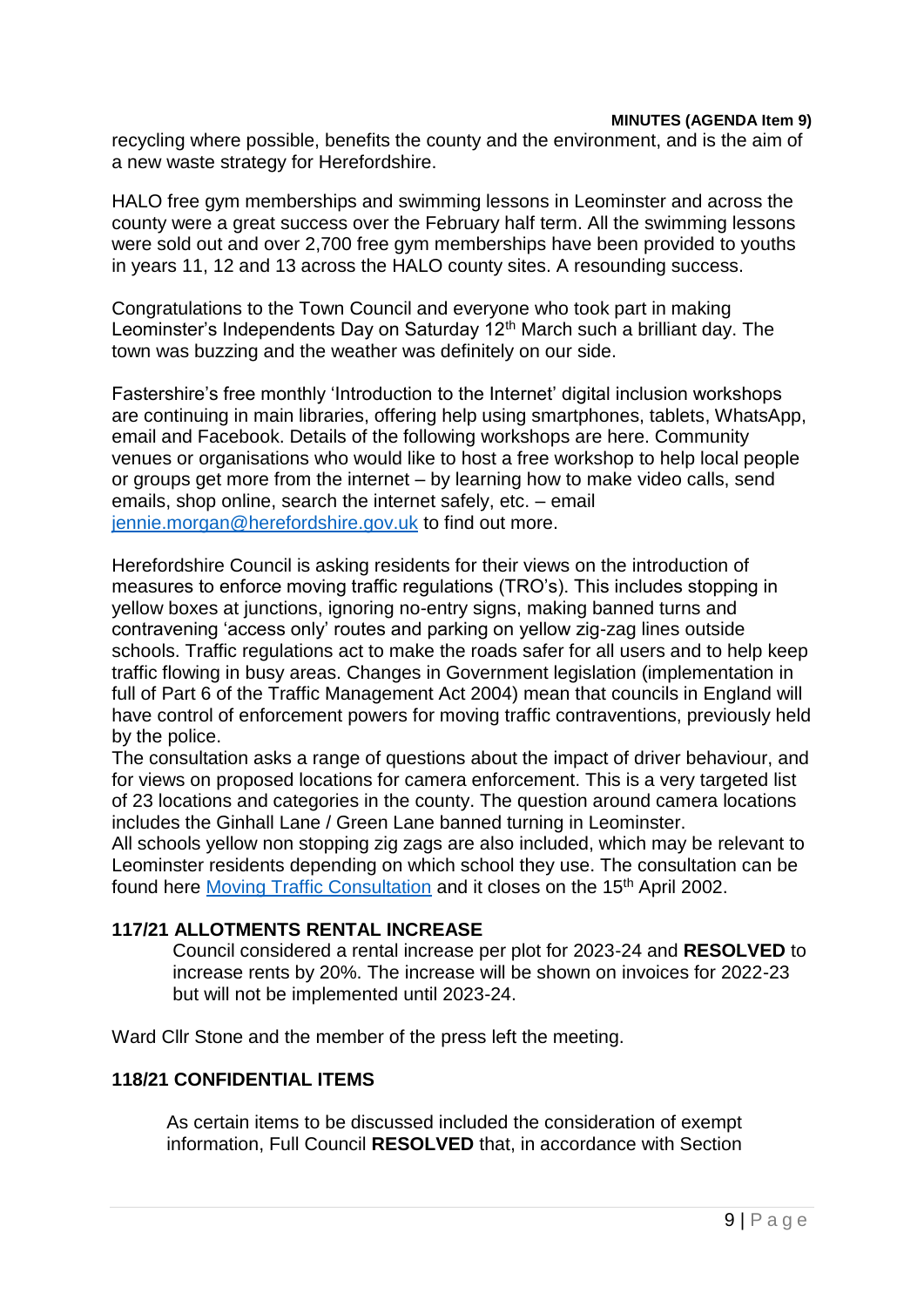100A(4) of the Local Government Act 1972, the public be excluded during the discussion of the matters referred to in the items listed below, on the grounds that they would involve the likely disclosure of exempt information, as defined in the respective paragraph of Part 1 of Schedule 12A of the Act, and the public interest in maintaining the exemption outweighed the public interest in disclosing the information.

- **(a) Grant Application**  Following consideration of the grant application, Council **RESOLVED** to allocate a grant of £119.60 from the General Grant budget to Walkers are Welcome to pay for public and employees liability insurance. This will enable Walkers are Welcome to lead walks in and around the town and organise 'clean up' sessions on specific footpaths.
- **(b) Civic Awards**  Following consideration of the nominations received Council **RESOLVED** that five nominees be presented with a Civic Award. The Civic Awards ceremony will be held prior to the Mayor Making ceremony on Saturday 21<sup>st</sup> May 2022.

Council **RESOLVED** to organise a retirement party for the Sergeant at Arms and Mace Bearers.

Council noted that an event to celebrate the life of Mike Thornhill will be held at Grange Court on 18<sup>th</sup> and 19<sup>th</sup> June 2022. The event on the 18<sup>th</sup> June will be an open to all day. The event on the 19th June will be for invited guests where the Civic Award (posthumously awarded by the Town Council in 2021) will be presented. All Councillors are invited to the event on 19<sup>th</sup> June and should advise the clerk if they would like to attend.

**(c) Clerk's report** – The clerk updated Council on the Cultural Consortium's application for funding from the Let's Create Jubilee Fund.

#### **119/21 DATES OF NEXT MEETINGS**

Council noted the dates of the following meetings:

- **Annual Town Meeting** the date for the Annual Town Council meeting will be 4th April 2022 at 7:30pm in the Council Chamber, 11 Corn Square, Leominster HR6 8YP.
- **The Mayor Making** ceremony will take place on Saturday 21st May 2022 commencing at 7:00pm in The Priory, Church Street, Leominster HR6 8NH (Councillors to arrive by 6.30pm).

Councillors to advise the clerk if they require any adjustment to robes.

 **The follow-on Annual Town Council Meeting** will be held on Monday 23rd May 2022 commencing at 7:00pm in the Council Chamber, 11 Corn Square, Leominster HR6 8YP.

There being no other business the Mayor thanked everyone for their attendance and closed the meeting at 20.20 hours.

**MAYOR: \_\_\_\_\_\_\_\_\_\_\_\_\_\_\_\_\_ DATE:\_\_\_\_\_\_\_\_\_\_\_\_\_\_\_\_\_\_\_\_\_\_\_\_\_**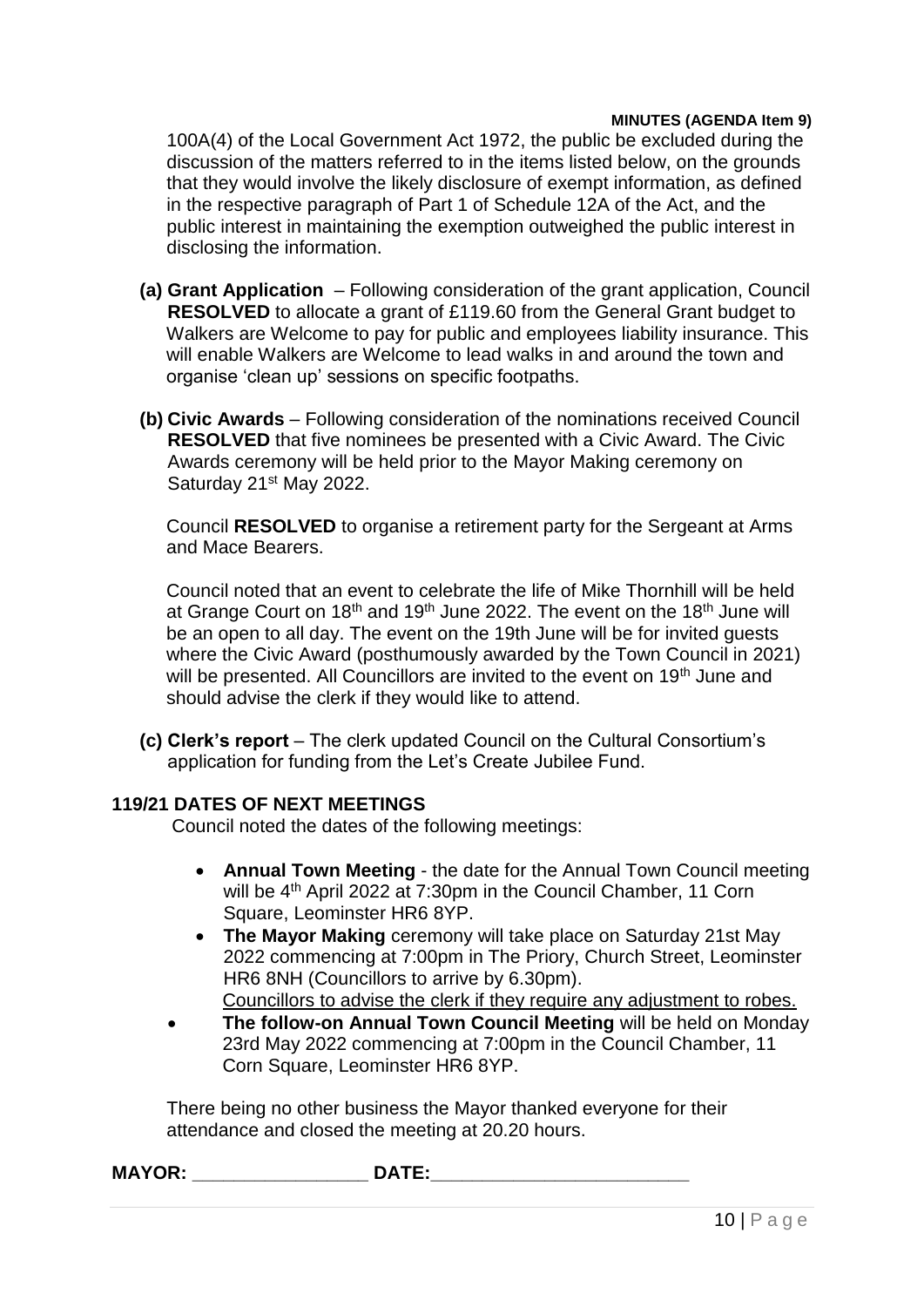# **LEOMINSTER TOWN COUNCIL**



# **LEOMINSTER ANNUAL TOWN MEETING 2022**

Minutes of the Leominster Annual Town Meeting held in the Council Chamber, 11 Corn Square, Leominster HR6 8YP on 4<sup>th</sup> April 2022 at 7.30pm.

**MEMBERS PRESENT:** Cllrs Rumsey (Mayor), Marsh (Deputy Mayor), Bartlett, Davies, Hanna, Herschy, Jacquet, Marshall, Murdoch, Norman, Smith-Winnard and Sutcliffe.

**ALSO PRESENT:** Cllr Stone (Herefordshire Council Ward Member) and 10 members of the public.

**OFFICERS PRESENT:** Town Clerk, Democratic Services Officer

#### **1. WELCOME & INTRODUCTION**

Cllr Rumsey welcomed everyone to the meeting and thanked everyone for attending.

#### **2. APOLOGIES**

Apologies were received and accepted from Cllrs Preece, Thomas and Williams.

#### **3. MINUTES**

The meeting **RESOLVED** that the minutes of the Meeting held on 19th April 2021 be adopted and signed as a correct record.

# **4. ANNUAL REPORT**

Cllr Rumsey presented Leominster Town Council's annual report for 2021-22 and thanked everyone for their support. Cllr Marsh outlined the work undertaken by the Town Council and the Chair of each Committee outlined the work undertaken by each Committee.

A copy of the report is attached.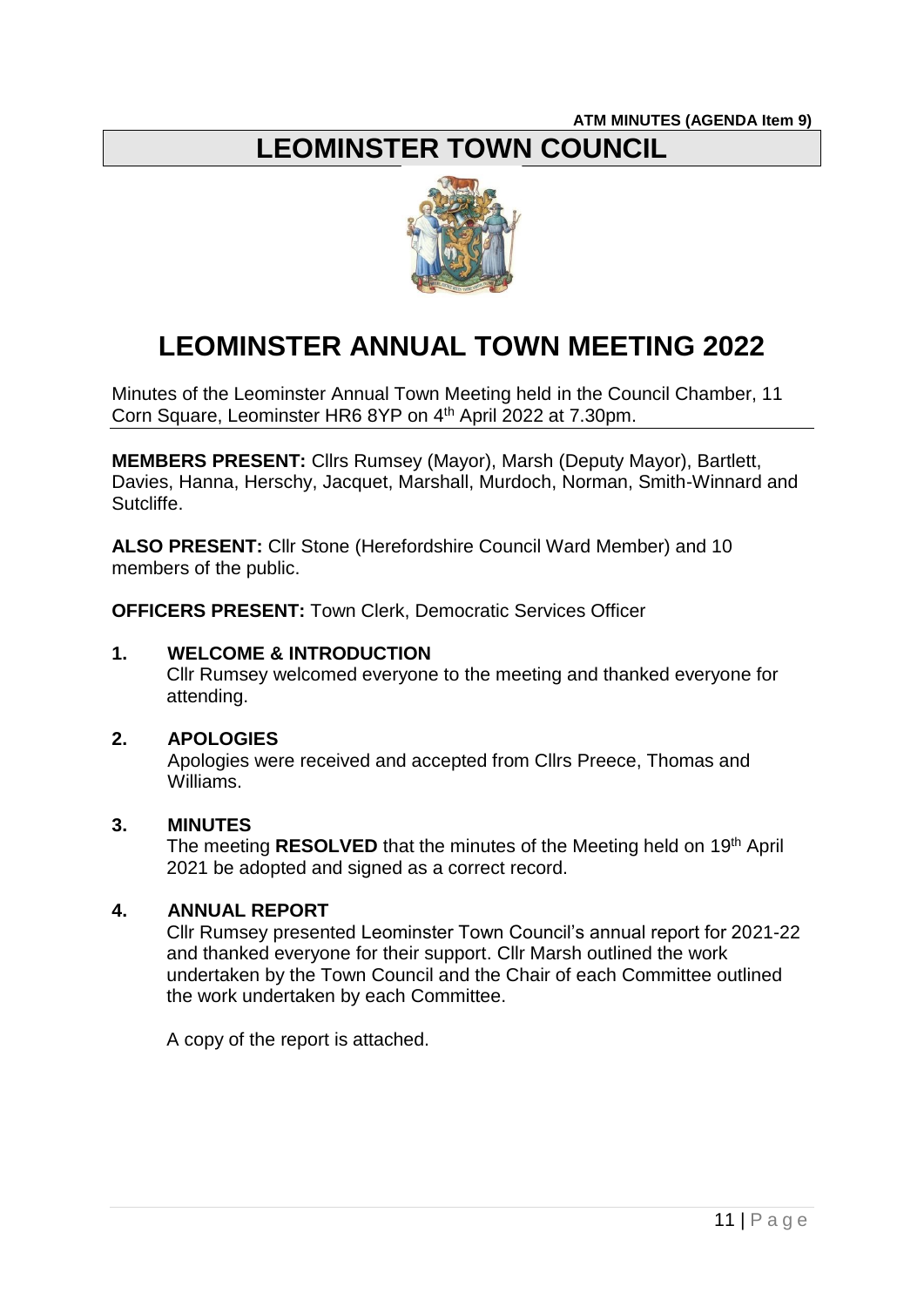# **5. QUESTIONS**

Questions were invited from the electors present.

#### *The Royal Oak Hotel*

• An elector advised that he attended the annual town meeting on Zoom last year and had raised concerns regarding the poor condition of the Royal Oak Hotel. He advised that he had contacted the building inspector at Herefordshire Council and considered that a repair notice should have been imposed on the building. The elector wanted to know whether any progress had been made over the past 12 months with regard to the preservation of the building.

Cllr Bartlett advised that the Town Council are working with Herefordshire Council to look at ways of improving the condition of the building. The building inspector has served repair notices on the building but they have not been enforced. The last time the building was inspected was in July 2021 when some maintenance work to the outside of the building, to make it safer, was carried out. Cllr Bartlett said that she believed that the owners of the hotel have submitted an expression of interest to the HSHAZ scheme although further details are not known. Cllr Bartlett advised that repair notices should be enforced by Herefordshire Council if improvements to the building are not made this year.

# *High Street Heritage Action Zone*

 An elector queried why there was a lack of information regarding the progress of the HSHAZ scheme on the Town Council website. The elector has carried out research on listed buildings in the town, that are in poor condition, and advised that a number of owners are not local and may not be aware of funding available through the HSHAZ scheme.

The clerk explained that delays to the project have occurred due to the impact of COVID-19, although the timelines for the project have not changed. Town Centre Wifi is now in place and the Web-based heritage app will be launched shortly. Consultation with the public, businesses and other organisations is planned to commence in April/ May 2022.

There is a long list of expressions of interest for funding through the scheme but owners of listed buildings can still apply. Assistance is available to complete the forms if required through a consultant from Berrys.

#### *Maintenance of roads*

 An elector asked who owned the roads in Leominster and expressed concern at the way roads had been repaired.

The clerk advised that Herefordshire Council were responsible for the maintenance of the roads. Recent repairs have been temporary as the HSHAZ scheme will consider work required to roads in the town centre and works on the "Reimagination of Corn Square" is due to commence in January 2023.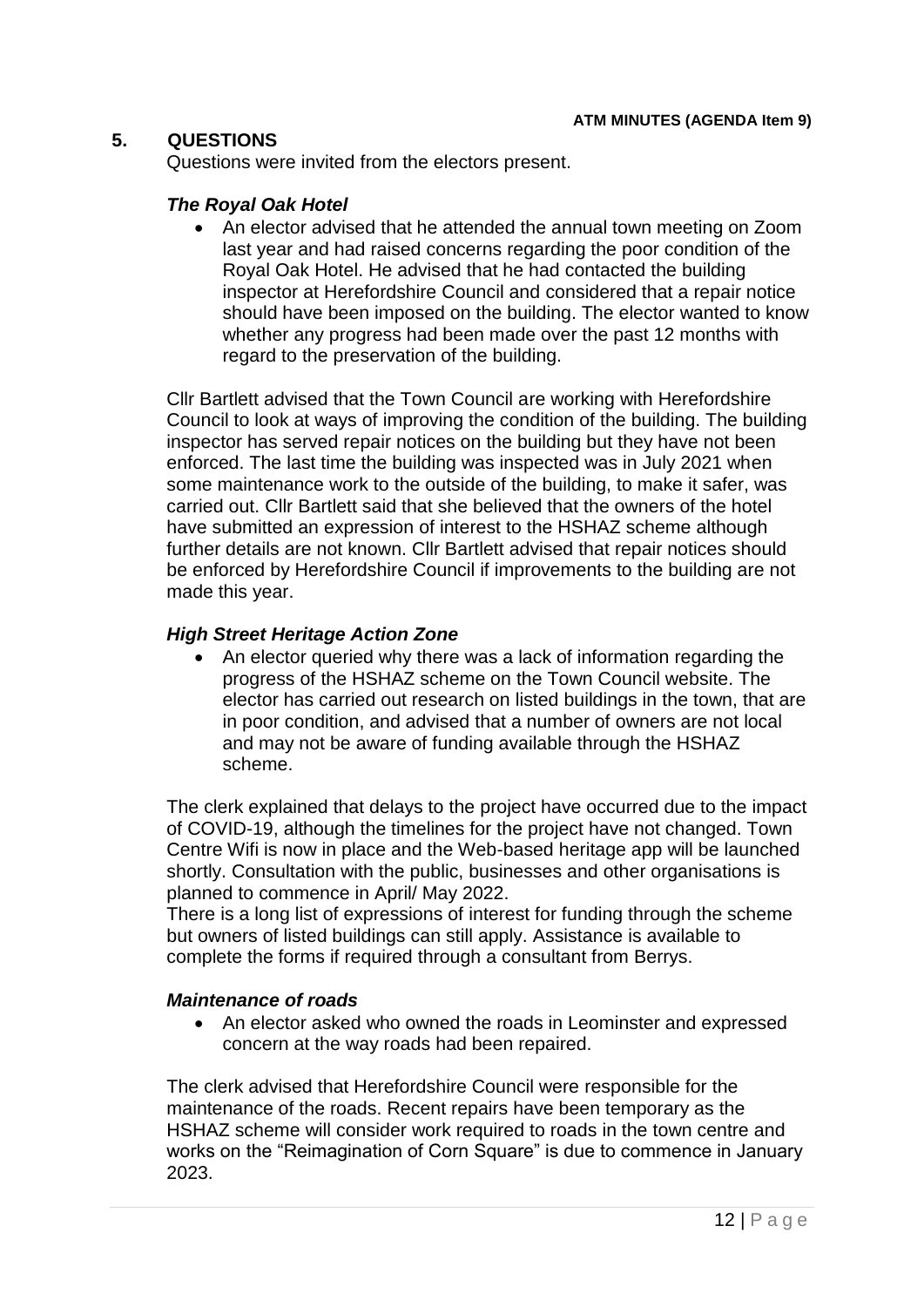Cllr Marsh advised that further funds are available through the Extraordinary Market Towns Maintenance Fund and the funding will be prioritised on town centre roads not already covered by the HSHAZ. scheme.

Cllr Stone advised that potholes should be reported on the Balfour Beatty website.

• An elector raised concerns regarding the positioning of bollards on Buckfield Road, that vehicles were regularly travelling at 40mph and that the road was used as a rat run.

Cllr Marsh advised that the issues should be raised with Herefordshire Council as they are responsible for the road and that speeding issues should be reported to the police.

Cllr Norman advised that the funding from national to local government had been drastically reduced in recent years and therefore the budget for road maintenance has been cut. Electors should consider lobbying their local Member of Parliament regarding any issues.

#### *New housing at Barons Cross*

 An elector expressed concern regarding the impact that the proposed development of 300+ houses at Barons Cross will have on local services such as doctors surgeries.

The elector was advised that planning permission has been granted for a new health centre, including a pharmacy, in the town.

#### *Tree maintenance works*

 An elector considered that recent maintenance works carried out on trees in Etnam Street and West Street was too severe.

Cllr Bartlett advised that the tree maintenance work was carried out through funding from the Welcome Back Fund. The Tree Officer was consulted and the advice given was to pollard the trees as this will extend their life. The trees had not been pollarded for 15 years.

Cllr Bartlett advised that the Town Council will be arranging to stump grind empty tree pits in the town and then plant replacement trees in the pits.

#### *National map for defibrillators*

 An elector requested that the Town Council ensures that defibrillators in the town are listed on the national database.

The clerk advised that the defibrillator in Corn Square is listed on the national database and will investigate recording other defibrillators in the town.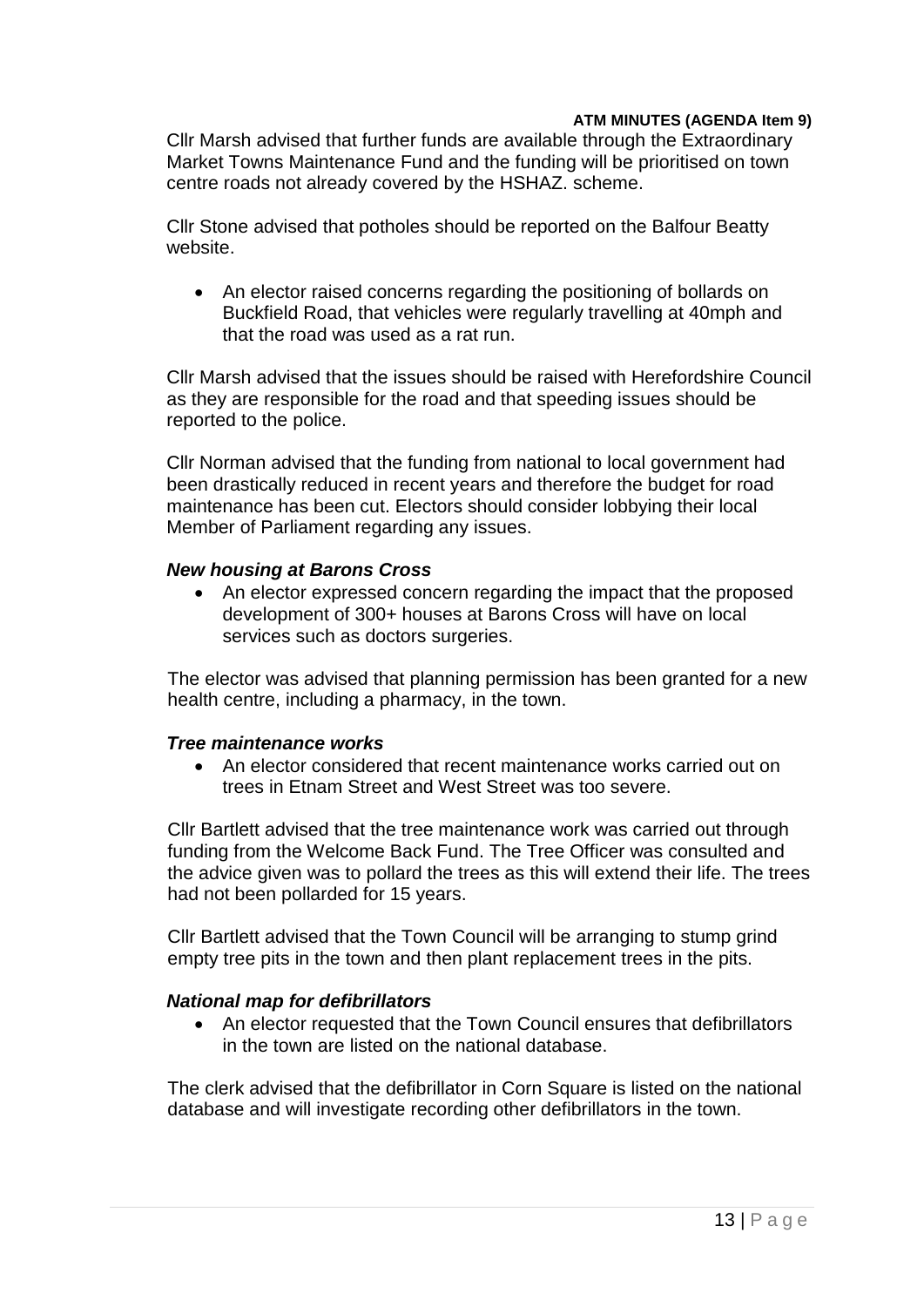#### **6. SUMMARY AND CLOSURE**

Cllr Rumsey, Mayor of Leominster, thanked the Town Council staff and volunteers for their work over the past 3 years. Cllr Rumsey thanked the clerk for her excellent organisation and for taking on numerous tasks, and the Projects and Grants Officer for her work in obtaining grants for various projects.

There being no other business, the Mayor thanked everyone for their attendance and closed the meeting at 8:25pm.

**MAYOR OF LEOMINSTER: DATE:**

\_\_\_\_\_\_\_\_\_\_\_\_\_\_\_\_\_\_\_\_\_\_\_\_\_\_ \_\_\_\_\_\_\_\_\_\_\_\_\_\_\_\_\_\_\_\_\_\_\_\_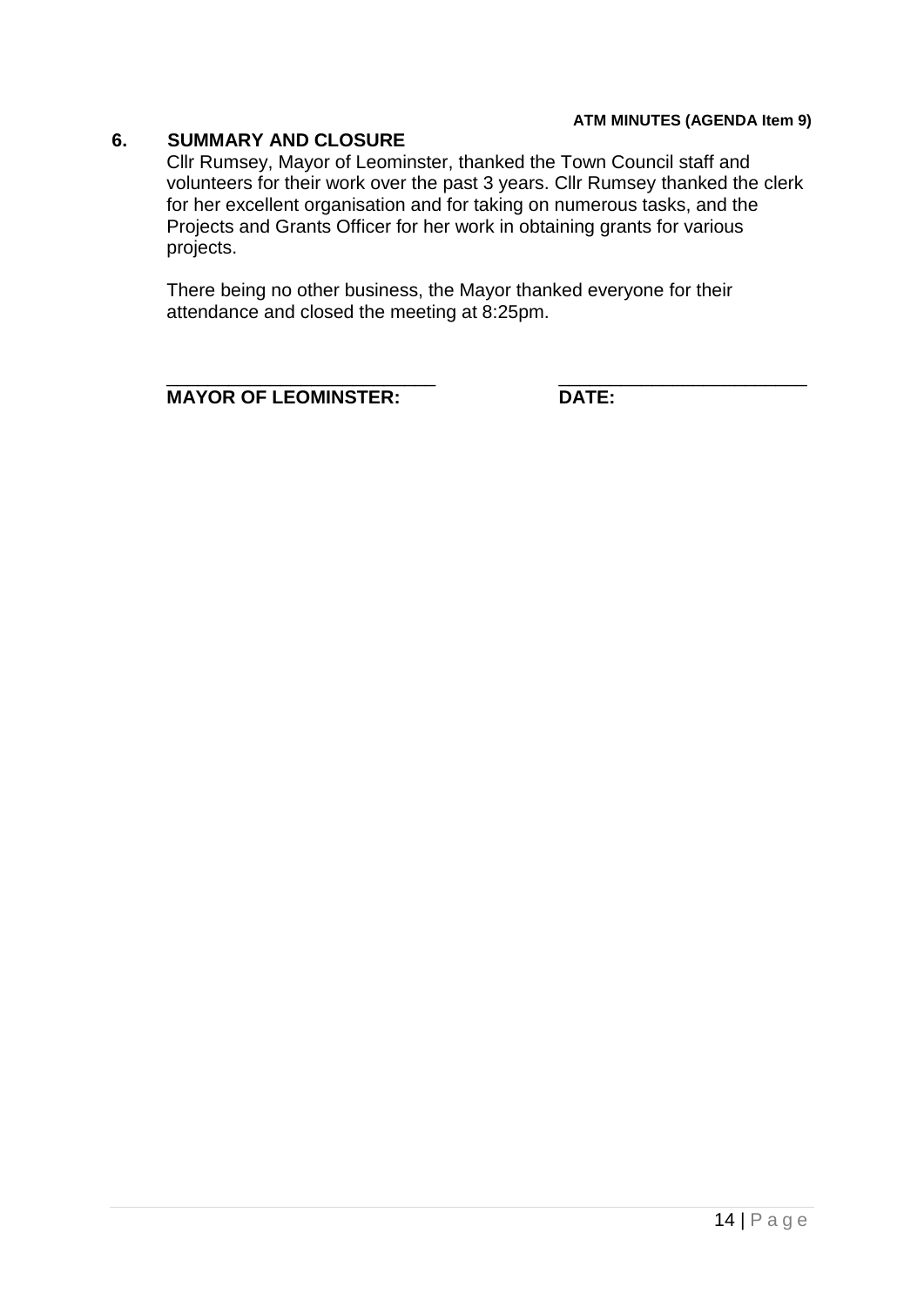# **ANNUAL TOWN MEETING REPORT 2021-22**

#### **INTRODUCTION:**

This past year has been another very different year as a result of COVID-19 pandemic. I became Mayor in May 2021 with a delayed Mayor Making Ceremony in September 2021 following the relaxation of social distancing measures. Public meetings were no longer held remotely after 6<sup>th</sup> May 2021 and we, as a council, returned to relative normality.

One of the most interesting parts of last year was attending the National Memorial Arboretum to collect the Silver Armed Forces Employer Recognition Award on behalf of the town council. It was a very memorable day.

The Mayoral Charities this past year have been Marches Family Network and Services for Independent Living. Various events have been organised over the year to raise money for these very worthwhile charities and they will each be presented with a cheque at the end of my term as Mayor.

I have summarised the achievements of the town council by committee.

#### **BULLET POINTS:**

# **Full Council 2021-22**

- Continued to support the operation of CCTV provision in the Town Centre;
- Continued to facilitate weekly Team Leominster operational meetings and monthly tactical meetings remotely;
- To deliver monthly surgeries at the Barons Cross Community Room with Team Leominster partners;
- Gained the Armed Forces Covenant Silver Award under the Defence Employer Recognition Scheme;
- Completed a business plan for the asset transfer of The Old Priory from Herefordshire Council to Leominster Town Council so that it can continue to support the local community with services such as ECHO. Leominster Meeting Centre, Leominster Food Bank and the Youth Hostel;
- Gained General Power of Competence. The town council met the criteria for eligibility with 2/3rds elected councillors and a CiLCA-qualified clerk;
- Delivered a range of projects through the £20,000 Welcome Back Fund to include a free child's, Through the Wardrobe Event at Christmas, Greening the Bus Station with new planters and Leominster Independents Day to support local independent businesses in the town;
- Gained and planned the delivery by June 2022 a number of projects under the governments Great Places to Visit Fund of £90,000;
- Continued to be part of Team Leominster, the High Street Heritage Action Zone project and the Cultural Consortium programme;
- Provided the Christmas Lights and Christmas Tree in the town centre:
- Continued to administrate two local charities.

#### **Environment & Services Committee 2021-22**

- Continued to undertake footpath maintenance under the P3 scheme;
- Recruited two new Volunteer Footpath Officers;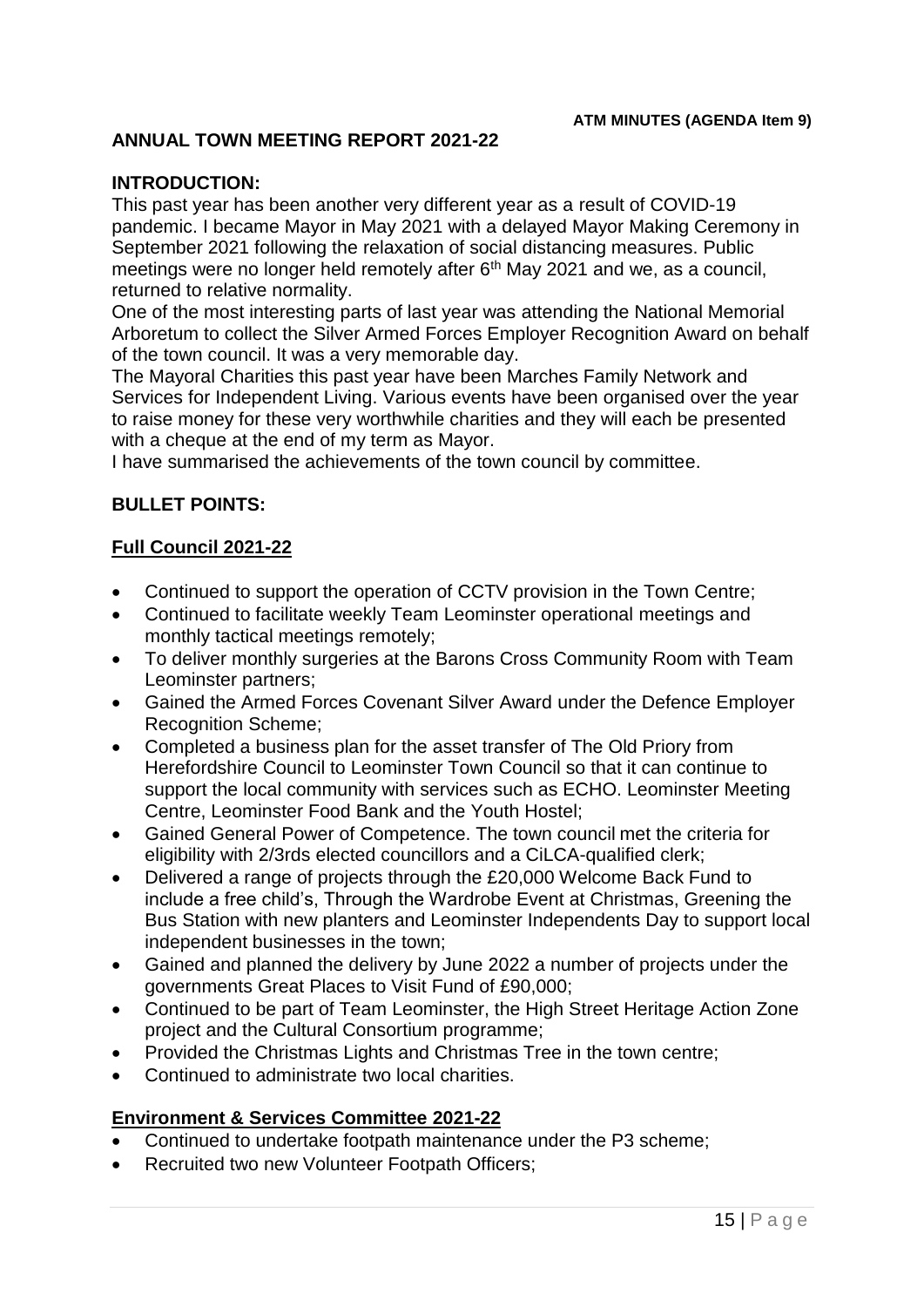- Submitted a grant application for £16,813 to enable drainage works in the rural areas of the parish that have been affected by flooding;
- Continued support for Leominster in Bloom including watering, spraying and planter sponsorship;
- Continued to deliver the Business Cardboard Waste Recycling Scheme in the town centre in partnership with Binit;
- Continued to supply and maintain 117 allotments at the Ginhall Lane site;
- Trained and supported a Grounds & Environmental Trainee through the government Kickstart Scheme;
- Gained a grant of £1904 through the Herefordshire Community Foundations Get Active Green Space Fund to provide several running tracks and events in Leominster on the town council owned green spaces;
- Liaised with the Environment Agency on flood prevention works and planting/reseeding of the new bund at the rear of The Mallards;
- Produced a tree statement through the Environmental Working Group to protect the future of Leominster's trees;
- Doubled the size of the wildflower area on Ginhall Green and planted other identified verges with wildflower plugs;
- Held a number of community planting events for the Queens Green Canopy in association with the Environment Agency and Leominster in Bloom;
- Carried out a number of energy saving measures to the town council building including new wool loft insulation and the fitting of thermal blinds;
- Adopted the telephone box on Worcester Road to prevent removal and the committee are currently investigating the installation of a defibrillator;
- Continued maintenance of The Priory churchyard;
- Overseeing the repair and reinstallation of the damaged Priory gate;
- Continued the town verge maintenance programme.

# **Finance & General Purposes Committee 2021-22**

- Carried out a budget consultation with residents at both the Friday Market, Farmers Market and via an online survey;
- Overseen staff recruitment and a staffing review via the Personnel Sub-Committee;
- Budget development by a working group with the final increase being set at 3.9% for 2022-23.
- Provided Grant support for the following organisations:

| <b>Community Centre</b>          | £8000.00 |
|----------------------------------|----------|
| <b>LARC</b>                      | £7000.00 |
| <b>Leominster Meeting Centre</b> | £1000.00 |
| <b>Royal British Legion</b>      | £400.00  |
| <b>Everybody Dance Project</b>   | £920.00  |
| Kid Kitchen Collective CIC       | £1000.00 |
| <b>Priory Holiday Club</b>       | £530.00  |
| Jenny Pipes Morris               | £700.00  |
| <b>Walkers Are Welcome</b>       | £229.60  |
| <b>Three Choirs Festival</b>     | £1000.00 |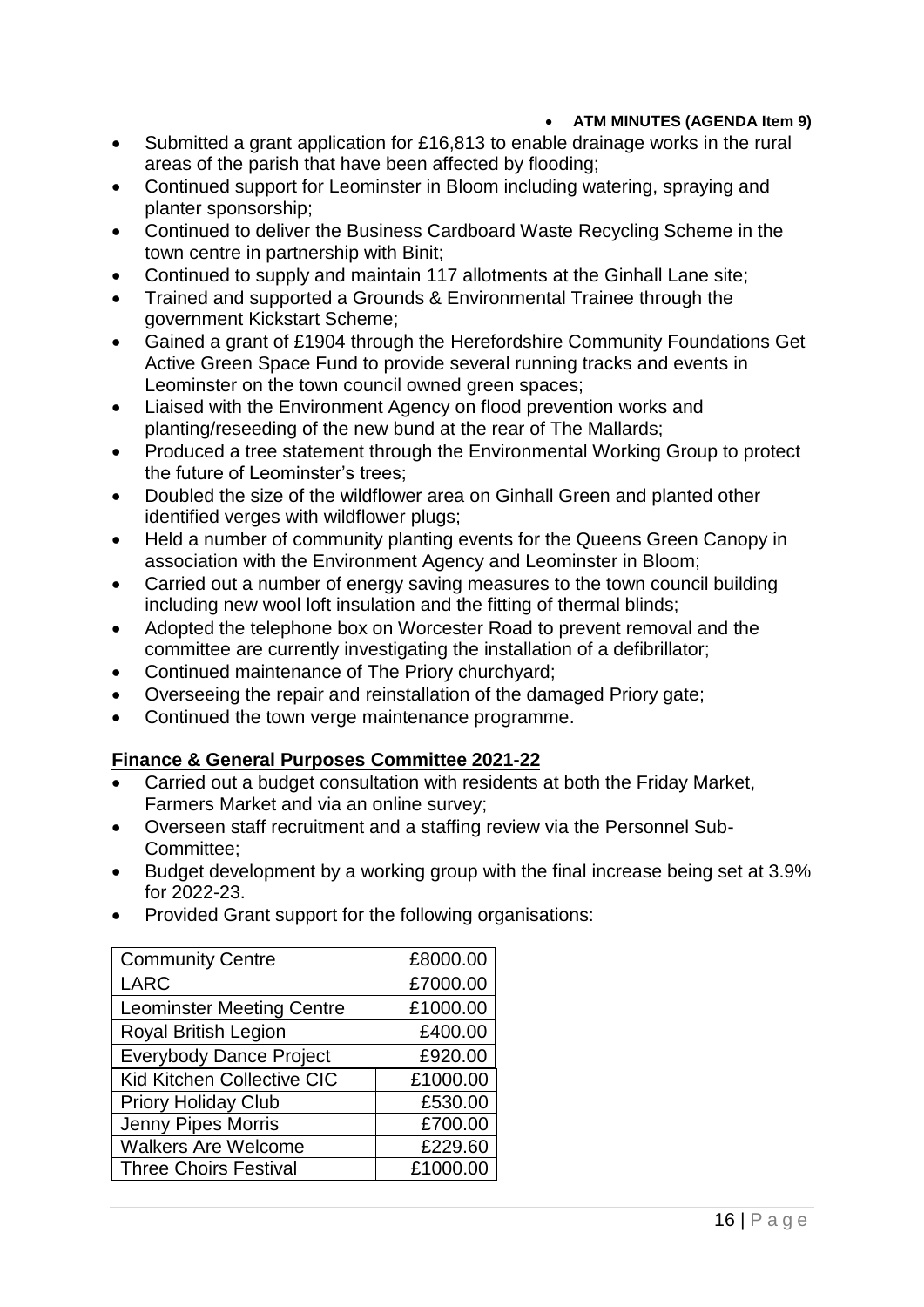# **Communications & Events Committee 2021-22**

- Continued to oversee the Friday Market and the monthly Farmers Markets;
- Continued to manage the Tourist Information Centre and its activities;
- Continued to support Leominster News with our monthly pages;
- Worked in partnership with Herefordshire Council and Historic England to deliver the High Street Heritage Action Zone programme including historic building grants, a web app, free town Wifi and the beginning of the public realm consultation;
- Supported the Leominster Festival events;
- Purchased a new Tourist Information Centre website:
- Developed the Secret Garden at 11 Corn Square as an event space;
- Took over the organisation and delivery of the Victorian Street Market:
- Continued support for the Cultural Consortium Programme of events with partners to run alongside the High Street Heritage Action Zone Project;
- Managed the free "Through the Wardrobe" children's event;
- Held weekly and farmer's markets;
- Delivery of Leominster Independents Day, a business promotion event to support small businesses in the town as a project with funding from the Welcome Back Fund.

# **Planning & Highways Committee 2021-22**

- Submitted comments on planning applications to Herefordshire Council;
- Submitted comments on licencing applications;
- Submitted comments on tree works to trees in the Conservation area or with Tree Preservation Orders attached, to Herefordshire Council;
- Submitted comments on proposed Public Rights of Way Diversion Orders;
- Continued to report defects to Balfour Beatty and lobby Herefordshire Council regarding highway and parking matters;
- Compiled a s106 wish list;
- Been involved in the consultations of local Traffic Regulation Orders (TRO's);
- Submitted comments on the following consultations:
	- Minerals & Waste Local Plan Consultation
	- Local Housing Strategy Consultation
	- The Herefordshire Air Quality Monitoring Station Project
	- The Herefordshire Local Plan Spatial Options Consultation
	- The Extraordinary Market Towns Maintenance Fund
	- Moving Traffic Offences Consultation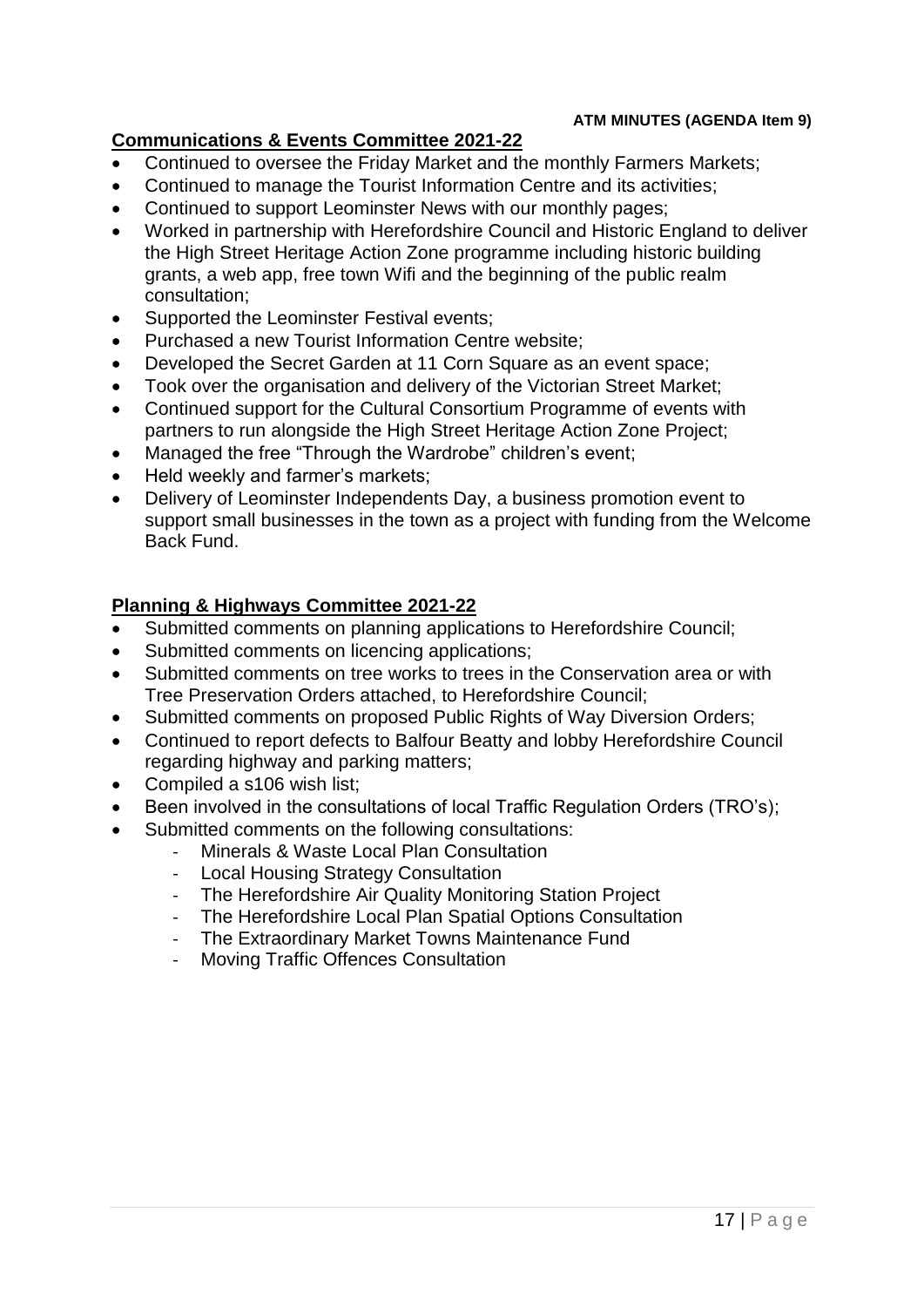Over the next year we will see lots of exciting projects such as:

- Completion of the High Street Heritage Action Zone projects such as free town Wifi, the web app and footfall counters for the town;
- Consultation and design of the Re-imagination of Corn Square and the wider public realm;
- Grants to restore historic buildings within the Conservation Area;
- A cultural programme of events to run alongside the Heritage Action Zone;
- The continuation of the Grange Masterplan project with refurbishment of the play area as a priority;
- The refurbishment of The Grange and Central Car Park Public Toilets;
- The delivery of a number of projects as part of the Great Places to Visit funding totalling £90,000;
- The completed transfer and renovation of the Old Priory building as a community building.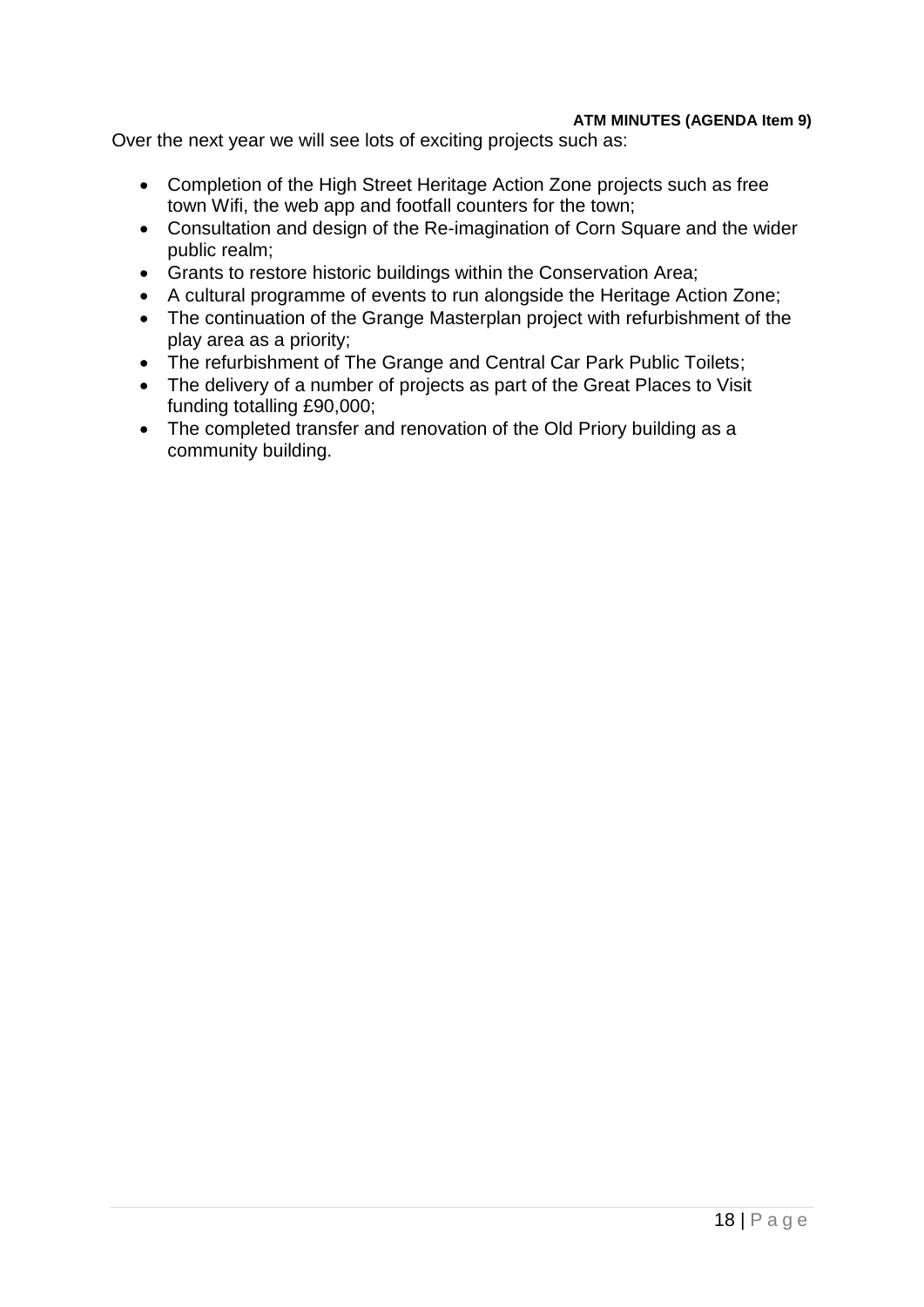# **LEOMINSTER TOWN COUNCIL**

#### **OLD PRIORY DEVELOPMENT REPORT – MAY 2022**

#### **1. BACKGROUND**

- 1.1 The Old Priory is a grade 2 listed building and scheduled ancient monument, located beside the Priory Church of St Peter and St Paul. In October 2021, Herefordshire Council approved a Community Asset Transfer application for the building, which is due to be transferred into the ownership of Leominster Town Council in Spring 2022.
- 1.2 The Leominster Town Council business case for the Community Asset Transfer proposes the following four core uses for the Old Priory building:
	- Community Support Services
	- Incubation Hub and Office Space Rentals
	- Accommodation
	- Heritage interpretation

#### **2. HIGH STREET HERITAGE ACTION ZONE GRANT (HSHAZ) HISTORIC BUILDING GRANT SCHEME**

- 2.1 The Old Priory building is located within Leominster Conservation Area. The future development of the building has been identified as a project of interest within the Leominster High Street Heritage Action Zone Scheme. Leominster is one of a number of high streets in England to receive a share of the government's £95 million High Streets Heritage Action Zone (HSHAZ) Fund, which seeks to breathe new life into high streets that are rich in heritage and potential.
- 2.2 Until March 2024, Herefordshire Council and Leominster Town Council will be working in partnership with residents, businesses and community groups to deliver a range of projects, agreed with Historic England, that aim to renew and rejuvenate Leominster's High Street and conservation area. Capital works identified in the Old Priory Community Asset Transfer Business Plan as being necessary to bring unoccupied areas of the building back into use are potentially eligible for funding support via the HSHAZ Historic Building Grant Scheme.
- 2.3 Following the Community Asset Transfer of the Old Priory building, a number of surveys and studies are required to further develop the recommendations of the Old Priory Community Asset Transfer Business Plan and to support the advancement of the Old Priory capital works programme.
- 2.4 In March 2022 Herefordshire Council commissioned a measured survey and condition report of the Old Priory building. This work was funded by Herefordshire Council and Historic England, through the HSHAZ Grant Scheme, in order to support the rejuvenation of the Old Priory as a heritage asset and community resource.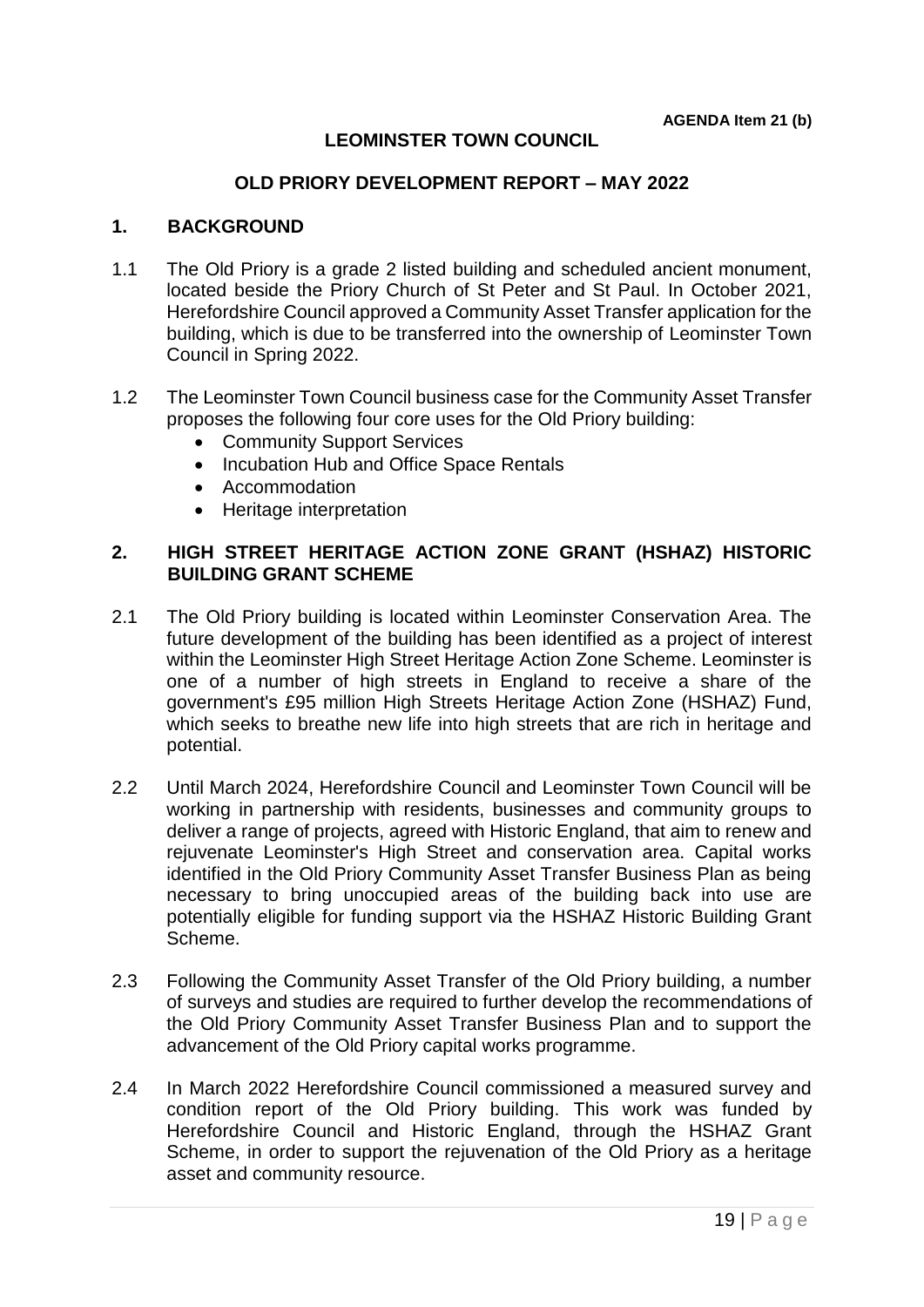#### **AGENDA Item 21 (b)**

- 2.5 Town Council staff have liaised with Historic England and Herefordshire Council Conservation Officers to produce a brief that outlines the remaining development work requirements. A copy of this brief is provided in Appendix 1 - Project Brief: Old Priory Feasibility Study.
- 2.6 Market research has indicated that the development works outlined in Appendix 1 are expected to cost between £10,000 and £30,000. Initial conversations with representatives from Historic England and Herefordshire Council have suggested that the development works outlined in Appendix 1 would be eligible for a HSHAZ Historic Buildings Grant rate of 80%.
- 2.7 Costed proposals from eligible suppliers are required in order for a HSHAZ Historic Buildings Stage 1 Grant Application to be submitted. A stage 1 application covers development works required in advance of a capital works project commencing. A further application to support the capital works programme could be submitted at a later date, subject to successful completion of the development works.
- 2.8 The following HSHAZ Historic Building Grant opportunities are available for capital works:
	- Restoration of shopfronts and frontages grants of up to 95% of eligible costs
	- Building enhancements grants of up to 80% of eligible costs
	- Restoration of lost features such as windows, railings and architectural details - grants of up to 80% of eligible costs
	- Conversion and repurposing historic buildings such as bringing empty space into use for flats, live/work units or visitor accommodation - grants of up to 50% of eligible costs

# **3. RECOMMENDATIONS**

- 3.1 That costed proposals are obtained for the work outlined in the Old Priory Feasibility Study Project Brief provided in Appendix 1.
- 3.2 That the following procurement timeline is adopted:
	- 30<sup>th</sup> May 2022: request for tenders is published
	- supplier proposals and draft HSHAZ grant agreement terms are presented at the Full Council meeting on Monday 27<sup>th</sup> June 2022.

# **4. APPENDICES**

Appendix 1: Project Brief: Old Priory Feasibility Study.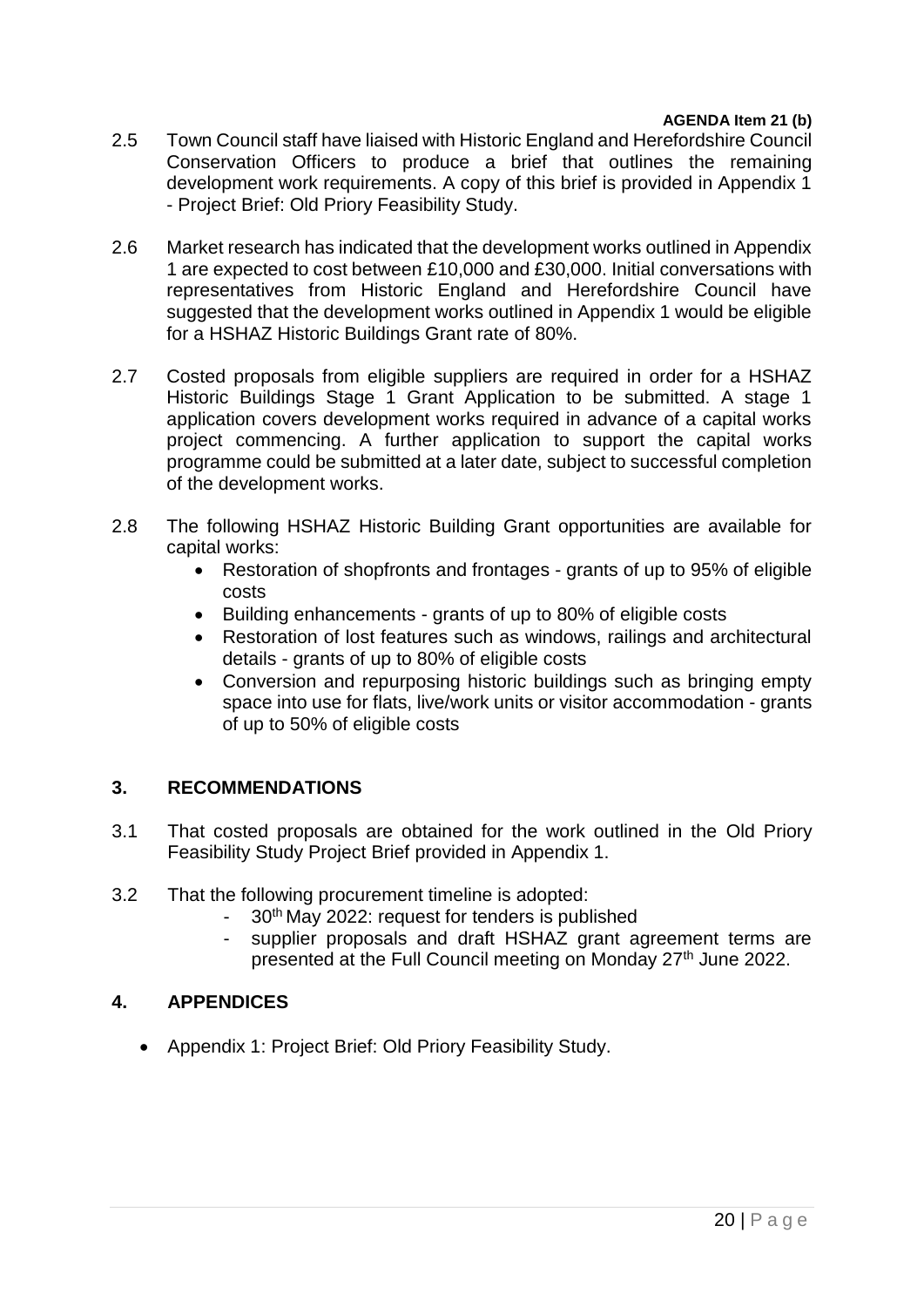# Appendix 1: Project Brief: Old Priory Feasibility Study.

# **PROJECT BRIEF: OLD PRIORY FEASIBILITY STUDY**

#### **SITE**

The Old Priory, Leominster, Herefordshire, HR6 8EQ. Scheduled Ancient Monument list entry number 1005529.



#### **BACKGROUND**

1

The Old Priory is a grade 2 listed building and scheduled ancient monument, located beside the Priory Church of St Peter and St Paul. It is the only conventual building of Leominster Priory to survive dissolution and was potentially the Prior's quarters or the Infirmary.

Architectural features suggest two main building periods of 1) c1200-1225, which included the building of the existing moulded arch present between the hall and chapel; and 2) modification in the early  $14<sup>th</sup>$  century. Frequent royal visits to Leominster's Priory could have resulted in the construction of this building in the early 13<sup>th</sup> century to a suitable standard for monarchy. The second floor was added to the central and eastern structures around 1837-41, when it became the Leominster Poor Law Institution.

After dissolution, the Priory is believed to have been used as a hall for entertaining and as a gaol in the late 17th Century. From 1717 the Priory House was let by the Mayor

and Corporation of Leominster as a '*Mansion House'*; and in 1759 let for the '*Overseers of the Poor*' to use as a Workhouse. Eventually the Corporation sold the building to the `*Guardians of the Poor'* in 1837 and it was converted to a hospital in 1948, with some rooms being used for '*National Assistance housing'* as late as the 1950s and as an Old Peoples Home in the 1960s. In 1970s the County Council refurbished the building as offices; which on 5th October 2000 evolved as the very popular Leominster Old Priory Youth Hostel managed by the YHA.<sup>1</sup>

<sup>&</sup>lt;sup>1</sup> The Grange Leominster Masterplan and Final Proposals (RIBA Stage 3): Appendix 2, Heritage *Statement*, Red Kite Network Limited, 2019.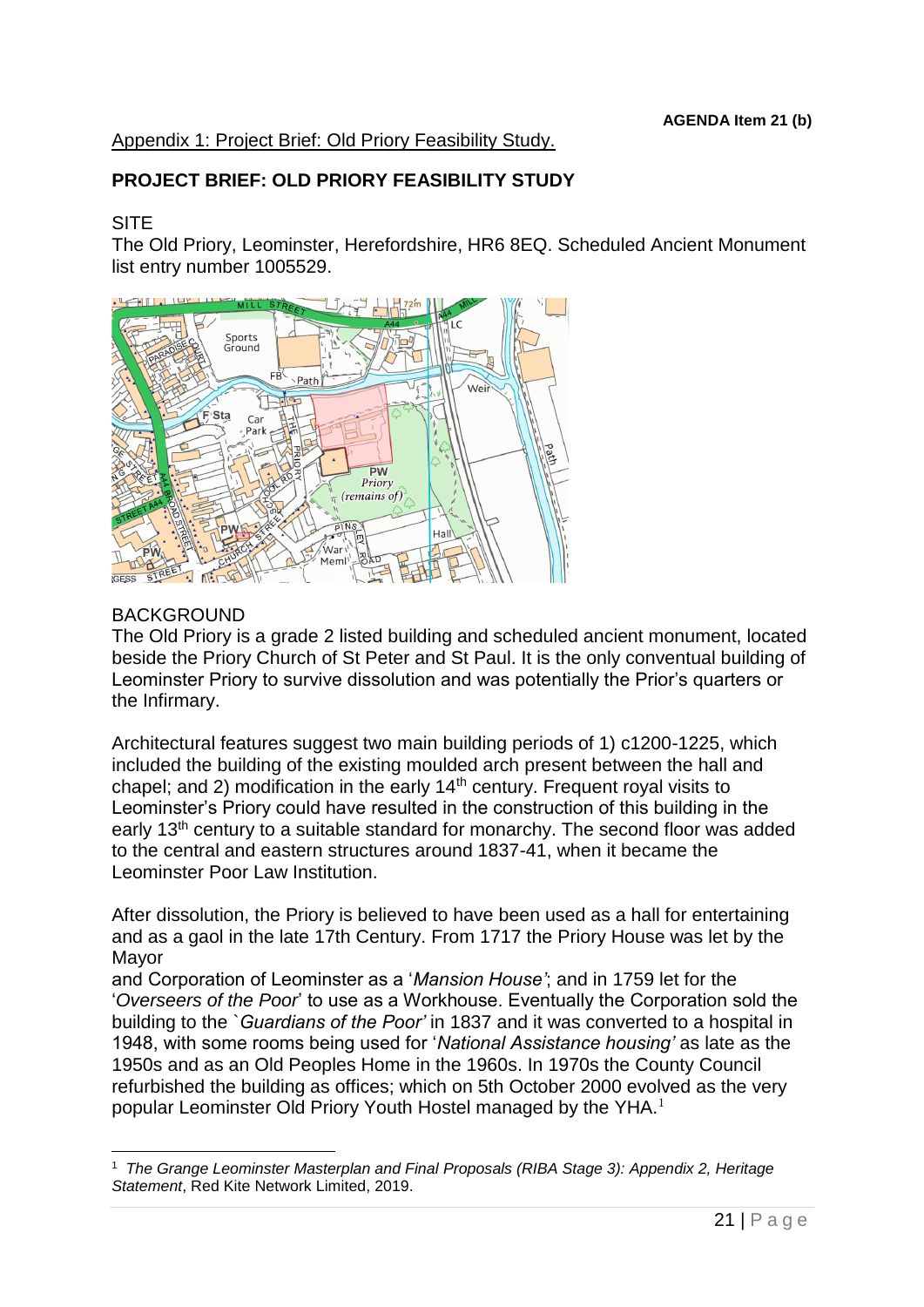## **AGENDA Item 21 (b)**

In October 2021, Herefordshire Council approved a Community Asset Transfer application for the building, which is due to be transferred into the ownership of Leominster Town Council in Spring 2022. The business case for the Community Asset Transfer proposes the following four core uses for the Old Priory building:

- Community Support Services
- Incubation Hub and Office Space Rentals
- Accommodation
- **Heritage**

Leominster Town Council seeks to ensure that plans for the future development of the Old Priory building will:

- be financially sustainable, generating at least sufficient income to cover the costs of ongoing building management, maintenance and conservation.
- utilise the full potential of the Old Priory as both a community resource and income generator to financially support town services.
- respect, preserve and celebrate the historical value of the Old Priory building and its significance within Leominster's heritage.
- support community organisations and support services by offering affordable, versatile and accessible office, meeting and outreach space.
- support the town economy by encouraging business development, innovation and diversification.
- support the town's tourism by providing high quality accommodation and enhancing heritage.
- be environmentally responsible, in line with the climate and ecological emergency declaration made by Leominster Town Council.
- complement existing town services and businesses, while minimising competition.

# PROJECT PURPOSE AND DESCRIPTION

The purpose of the project is to support the development of preferred building use options identified in the Community Asset Transfer business plan produced by Leominster Town Council, through the commissioning of a heritage statement, options analysis and implementation plans.

# REQUIRED OUTPUTS:

- 1. A costed maintenance plan, to include all buildings on the premises. A measured survey and condition survey will be provided by Leominster Town Council.
- 2. A statement of significance for the property, describing the significance of the buildings and outlining any contribution made by its setting in terms of its archaeological, historical, architectural and artistic interest. The statement is to be illustrated and researched to a similar level to that required by Historic England's building recording Level 3 and should include plans identifying areas of greater and lesser significance and sensitivity to change.
- 3. Options feasibility & viability report
	- o To include:
		- an assessment of the feasibility, viability and impact of development proposals identified by Leominster Town Council, with particular reference to the significance of the building and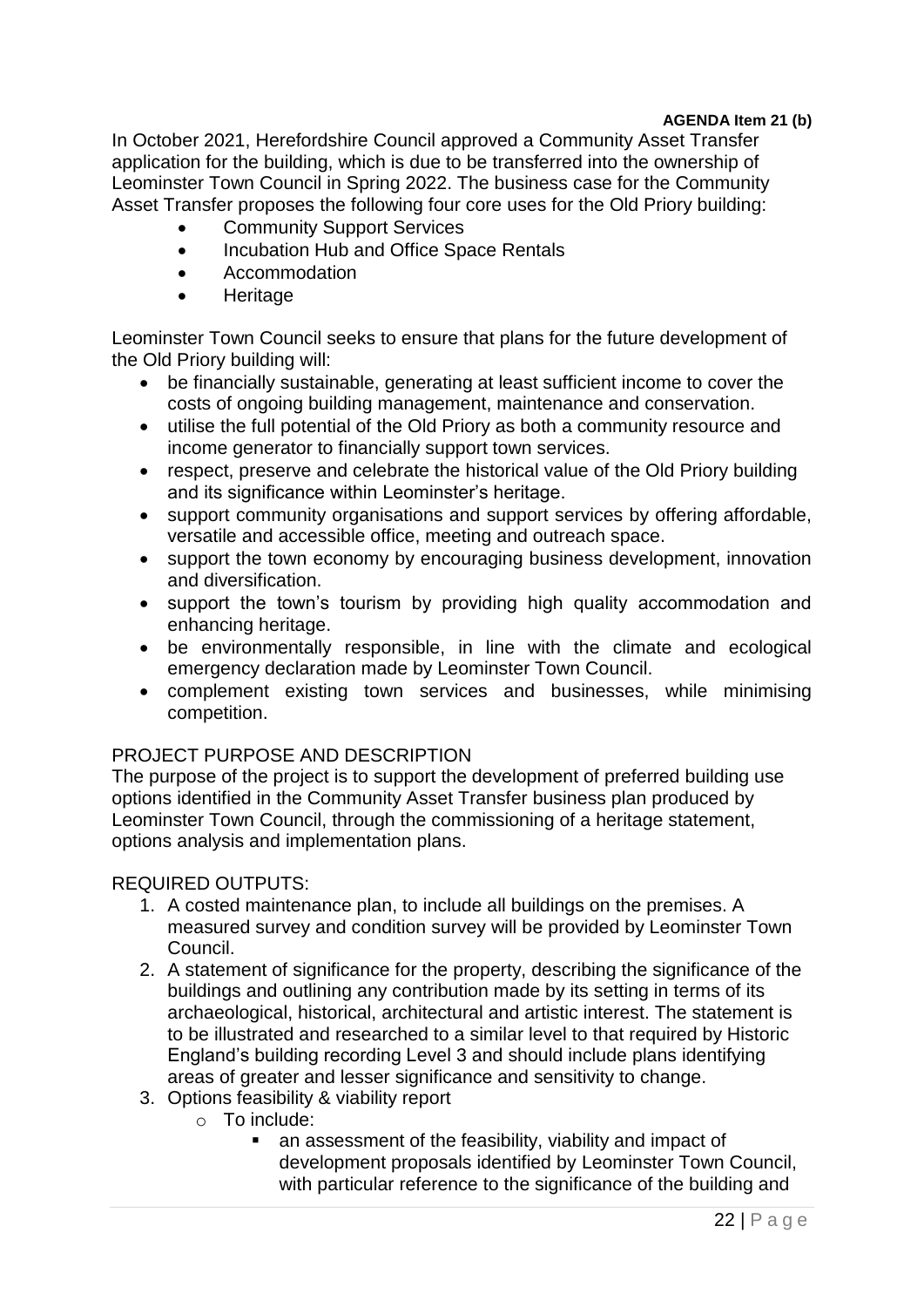recommendations for the avoidance, minimisation and mitigation of impact.

- proposals with sketched drawings for self-catering accommodation conversions on the second floor of the main Old Priory building and in the ground floor ancillary building. The ground floor ancillary building has been identified as a suitable site for a fully accessible self-catering unit.
- an accessibility audit of all buildings and assessment of the potential for improving access.
- analysis of the income generation options presented by the areas of the main Old Priory building currently occupied by the Leominster Youth Hostel, specifically addressing the potential for use as office space, long term accommodation, and short term temporary accommodation.
- costed implementation plans for all elements listed above.
- measures to ensure that all proposals are environmentally responsible, in line with the climate and ecological emergency declaration made by Leominster Town Council.

# DOCUMENTS PROVIDED TO SUPPORT THE BRIEF

- Measured survey and drawings
- Condition survey
- Building use proposals developed by Leominster Town Council
- List of key stakeholders to be consulted

#### RESPONDING TO THE BRIEF

- 1. Set out a detailed programme for the delivery of all items.
- 2. Nominate personnel who will work on parts 1-4 of the project and the functions they will perform.
- 3. Provide evidence of previous experience in working with heritage sites, specifically scheduled monuments and listed buildings.
- 4. Provide a fees quote to cover all items.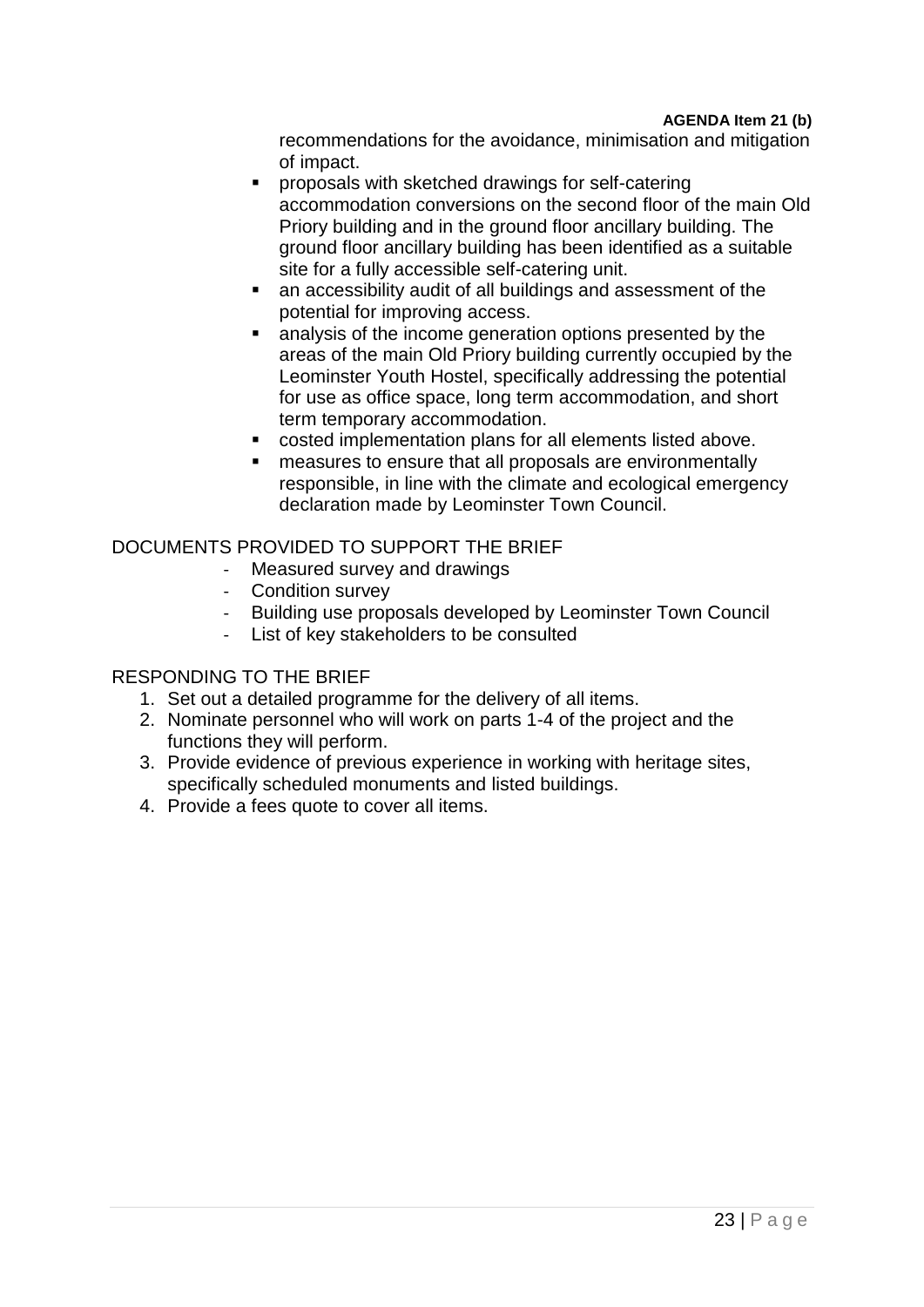# **Ward Councillor report Leominster North & Rural March 2022**

#### **May 2021 to May 2022 Summary**

It has been a difficult year for all councils. Last May we were just emerging from the third Covid lockdown with many restrictions still in place. The year saw cases rise and fall with different variants, but the continued success and high take-up of the vaccination programme meant restrictions could gradually relax and there was a welcome return to face to face meetings especially with parish and town councils. Herefordshire Council has had a busy year not only with distributing Covid Recovery grants running into millions of pounds from Central government but dealing with a number of crises including avian flu, Storm Eunice and other storms, phosphate pollution in our rivers and offering help for refugees from conflicts in Afghanistan and more recently Ukraine. Herefordshire is a generous county as was shown in the First World War, the first county to accept Belgian refugees. Many Herefordshire residents are now offering accommodation to Ukrainian families in the same spirit of generosity.

#### **Balfour Beatty Update**

#### The latest data from April

2,627 potholes repaired, 258 gullies cleaned, 58 fly tips removed. County wide figures. They are now clearing the backlog of potholes which grew during winter. Grass verges will be cut twice during the season as usual. There is a scheme called "Verging on Wild " to promote biodiversity by protecting selected verges by listing them as roadside verge nature reserves. A resident contacted me about the grass verge opposite to the A4112 road into Kimbolton from the A49. Rare orchids grow there and were decimated last year by the activities of National Highways or Balfour Beatty. It is important on the other hand to give priority to road safety at dangerous junctions. Always a question of striking the right balance.

#### C1055 Drainage Scheme

Some good news to report. The week beginning April 22<sup>nd</sup> saw the long awaited drainage improvements on the C1055 junction with Bache Lane in Kimbolton. This has been the scene of extensive flooding for many years and the road was closed for 6 weeks in early 2021. New pipes have been installed so that the water is diverted into the nearby field. There is still more work to be done in the field but it is a major step forward and many thanks to the Balfour Beatty drainage team. It should certainly alleviate flooding in that area.

Please continue to report potholes and blocked drains on the Herefordshire website or by phoning 01432 261 800. Please don't wait for someone else to report them. A photo or map reference also helps save time in finding the defect.

#### **Speed Limits**

I continue to work with Parish Councils to reduce traffic speeds. The use of SIDS supported by both parish councils has been welcome and effective in Brimfield and Kimbolton (near the school). Attempts to extend the 30mph limit in Brimfield and to reduce the 40mph limit in Leysters have met with mixed results. The main problem is how slow the process is and how long it takes for a decision.

Traffic Regulation Orders and Public Rights of Way have just been transferred from Balfour Beatty to Herefordshire Council so I hope we will see some faster action. There are often over 100 TROs in the pipeline so there is always a backlog. Traffic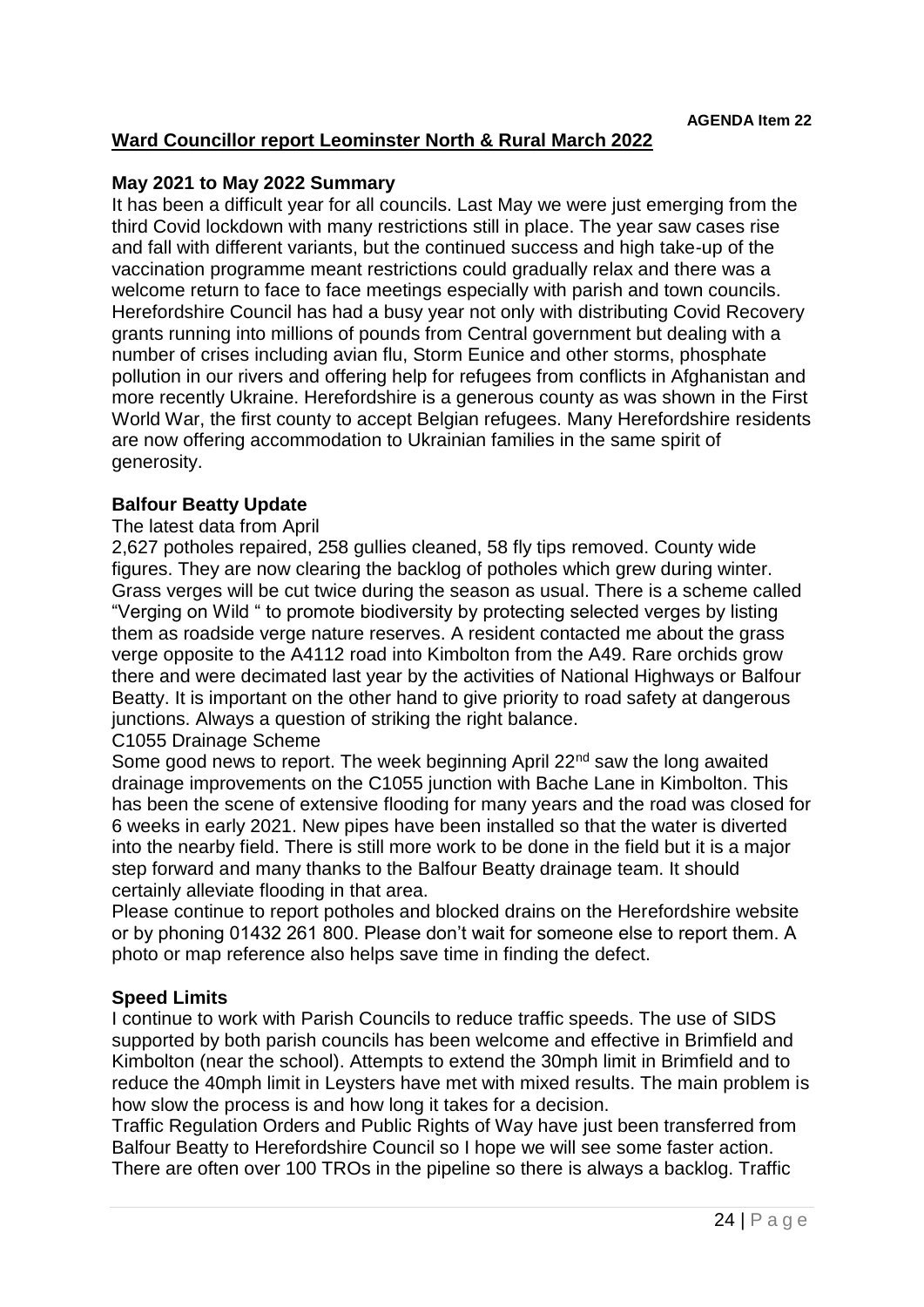#### **AGENDA Item 22**

speeds on the A44 in Mill Street continue to concern residents and meetings with the Police and Balfour Beatty are ongoing. Council contact information.

PROW [PROW@herefordshire.gov.uk](mailto:PROW@herefordshire.gov.uk) TRO [TRO@herefordshire.gov.uk](mailto:TRO@herefordshire.gov.uk) PROW phone 01432 383 550

#### **Mental Health Awareness**

It was Mental Health Awareness week last week with the focus to raise awareness of the impact of loneliness on mental wellbeing and the practical steps we can take to address it. May is more generally mental health awareness month. It is increasingly clear that the three lockdowns and the pandemic generally affected many people's mental health, especially young people. We are fortunate to live in communities where people look out for each other and offer to help, but isolation in rural areas was made worse by the restrictions. It is also Dementia Action or Awareness week and many thanks for all that is done here in Leominster.

We are also in Foster Carers Fortnight when we thank foster carers for their help in transforming the lives of children and young people in care. Very relevant in Herefordshire with our high numbers of looked after children.

#### **Council duties**

I continue to serve on the Planning Committee and on SACRE, the committee which advises on and looks at Religious Education in the county. I am also a governor at Earl Mortimer College and Kimbolton Primary School and thank both schools for their commitment and support for their pupils over the past two years. It has not been easy but teachers and all staff responded to the challenge and many students now face the challenge of exams for the first time. The best of luck to them all. We tend to forget that our schools stayed open during the worst of the pandemic for the children of essential workers.

#### **Town Council**

My thanks to our retiring Mayor Cllr John Rumsey for all his service to the community in Leominster this year and my best wishes to Cllr Trish Marsh for the year ahead. All Town Councillors should be thanked for their service during the year, voluntary and often not fully recognised. My thanks to my fellow Ward Councillors too and I know how hard they all work. Julie Debbage has kept us all on track as Town Clerk and is always cheerful and helpful. We are most grateful to her.

There is much to look forward to with the Leominster Festival and especially the Platinum Jubilee weekend at the start of June with two Bank Holidays. Many events are planned in the local area and I hope to attend as many as possible., starting with Afternoon Tea and the distribution of Jubilee mugs to children at The Duke of York in Leysters on June 2<sup>nd</sup>. It will be a unique occasion to celebrate Her Majesty The Queen's 70 years. As I said in the Leominster News, she has been a constant part of all our lives in good times and bad and has always set a fine example. We have much to thank her for.

John Stone May 2022 01584 711 227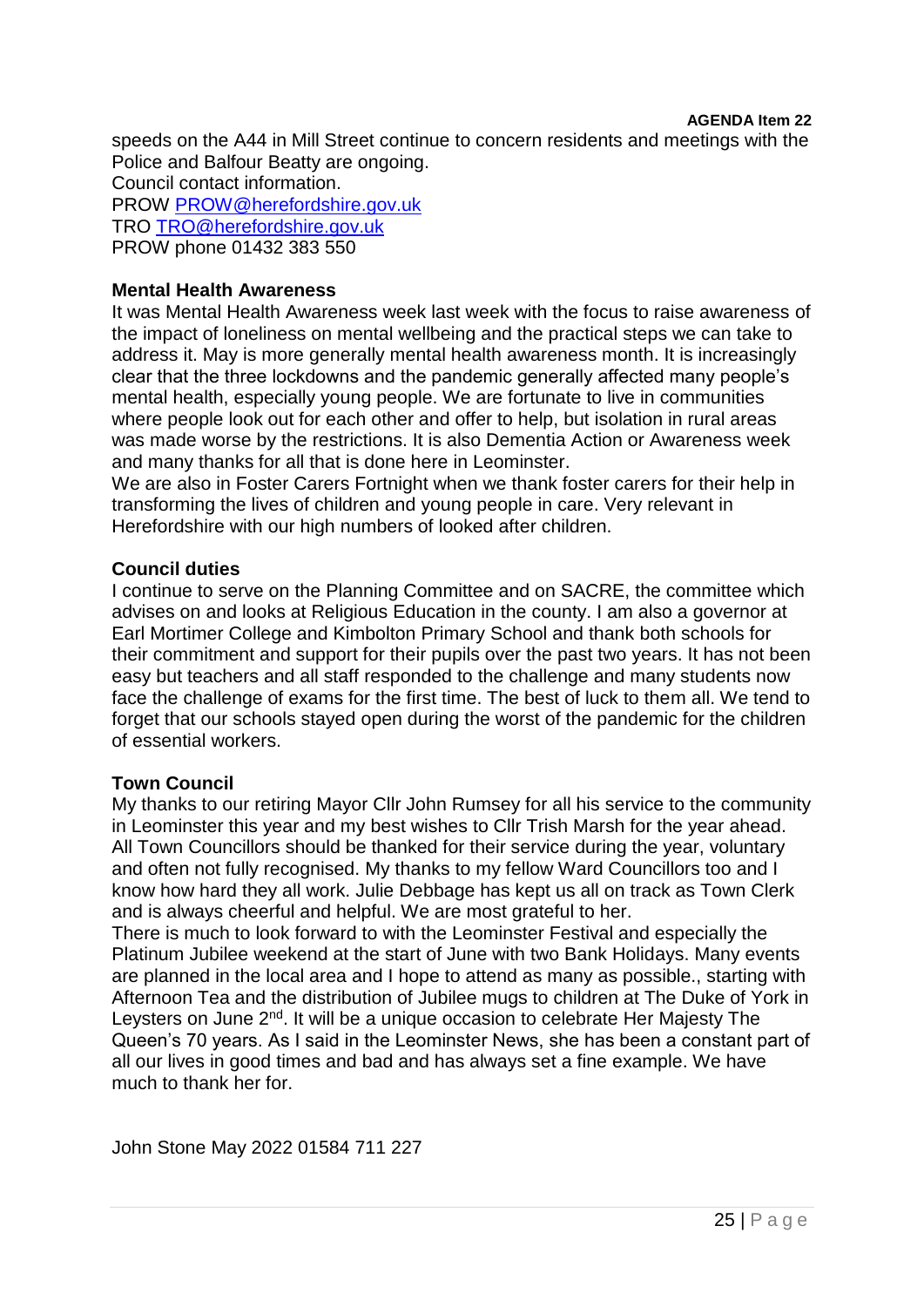#### **AGENDA Item 22 Leominster South Ward report May 2022 from Councillor Trish Marsh**

# **Bring the Herefordshire Hoard home!**

Herefordshire Museum has the opportunity to acquire the Herefordshire Hoard for the people of Herefordshire and we need your help to do this.

Come along to one of our community events taking place throughout the county from May to July to find out more about the Herefordshire Hoard, a Viking treasure hoard found near Leominster in 2015.

# **Cawley Hall, Eye, Luston, Saturday 18 June, 11am-3pm**

# **Leominster Community Centre, Saturday 2 July, 11am-3pm**

Come and meet costumed reenactors who will be on hand to tell you more about life as a Viking, and take part in hands on activities. There will also be a pop up display giving more information about the hoard and how you can help to bring it home to Herefordshire.

The recent issue of Herefordshire Council's magazine for residents**, Herefordshire**

**Now**, should now have been delivered to all homes

Page 1 features grants for two Leominster projects!

Both Echo's horticultural project at Eaton Barn and the Messy Art Group at Honeybees Nursery are featured.

Page 4 usefully includes all the different things that your Herefordshire council tax is spent on: providing services locally from highways to looking after children.

You can also find the magazine on line on HC website.

**Economic hardship** is now widespread and unfortunately is likely to get worse during this year as inflation peaks. There is free help available locally: please spread the word!

- **Herefordshire Council** can provide assistance- search 'Emergency Welfare Support' or 'Claim Council Tax Reduction' on their website.
- **Talk Community** can signpost to local reputable free debt advice: [Talk](https://www.talkcommunitydirectory.org/money-and-legal-matters/money-debt-and-budgeting/)  [Community Debt Advice Link](https://www.talkcommunitydirectory.org/money-and-legal-matters/money-debt-and-budgeting/) One of the providers is Leominster Foodbank.
- **Citizen's Advice** is coming to Leominster Community Centre: call 0344 826 9685 or text ADVICE and your name to 0786 0077 311 for a call back to arrange a free appointment.
- **Leominster Food Bank,** now 10 years old, is extremely busy, with many new first time users. Referrals to get a voucher for the bank are available from many agencies –see the Foodbank's website for details.
- Anyone is welcome to come along to the **Foodbank's Foodshares** no referral is required - at the Old Priory, Tuesdays and Fridays from 11.30-12 noon. The share provides free fresh food: quantities available depend on donations that day and cannot be guaranteed.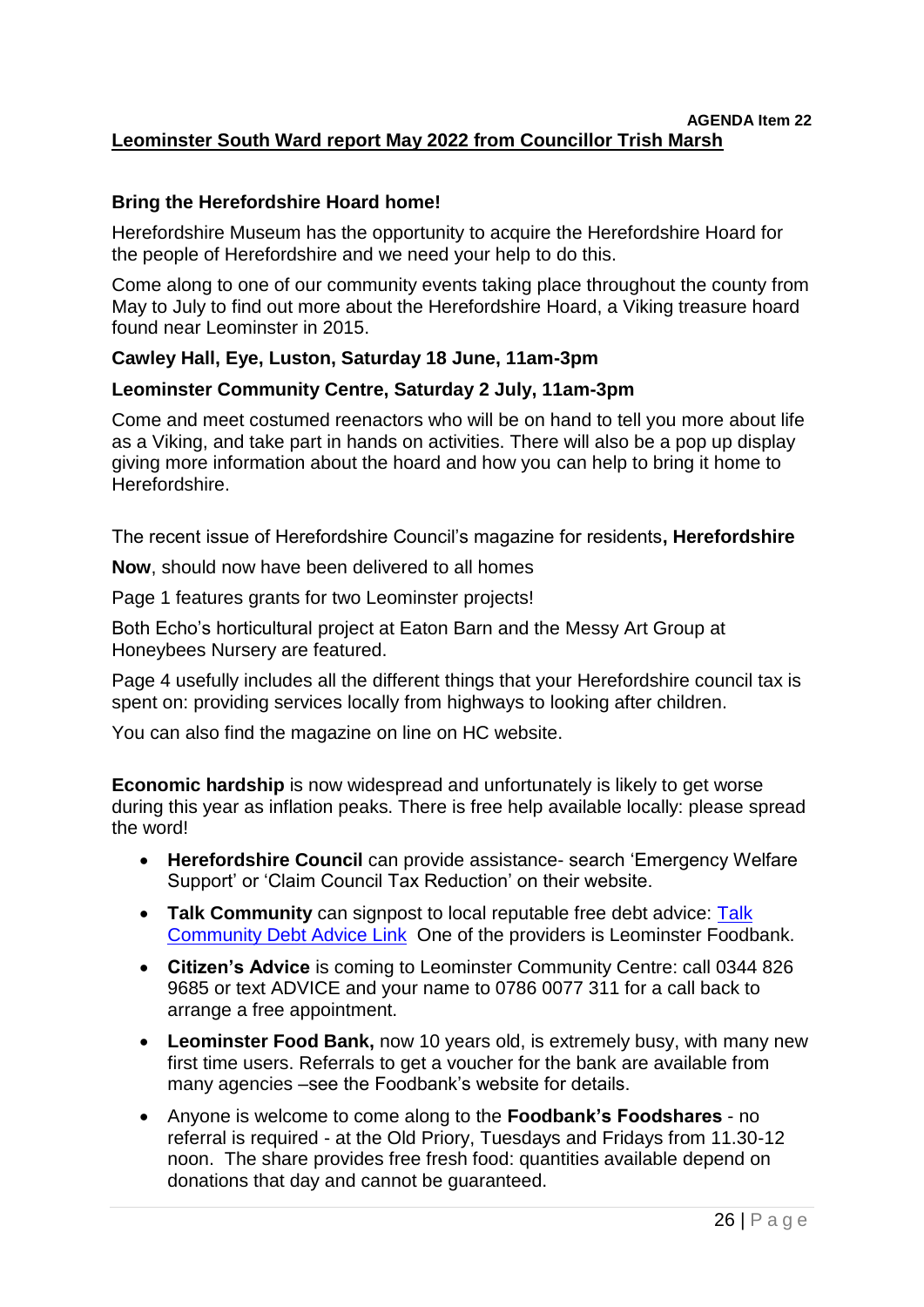- The **Primary Care Trust** are producing a list of local support groups.
- **NILS (No Interest Loan Scheme,** a charity based in Tenbury and covering our area) are able to provide interest free loans to eligible people.

Leominster Foodbank had twice as many customers and three times as many children this March compared to March 2021. This is a shockingly high increase.

At their AGM they reported that people have been turning the heating off in order to save money. The Food Bank is currently purchasing approaching £1000 of food per week to deal with demand. It was noted that people are currently donating to Ukrainian appeals, which is affecting donations to the Food Bank.

Please look at **Cllr Trish Marsh Facebook** page for local updates and email me if you have queries.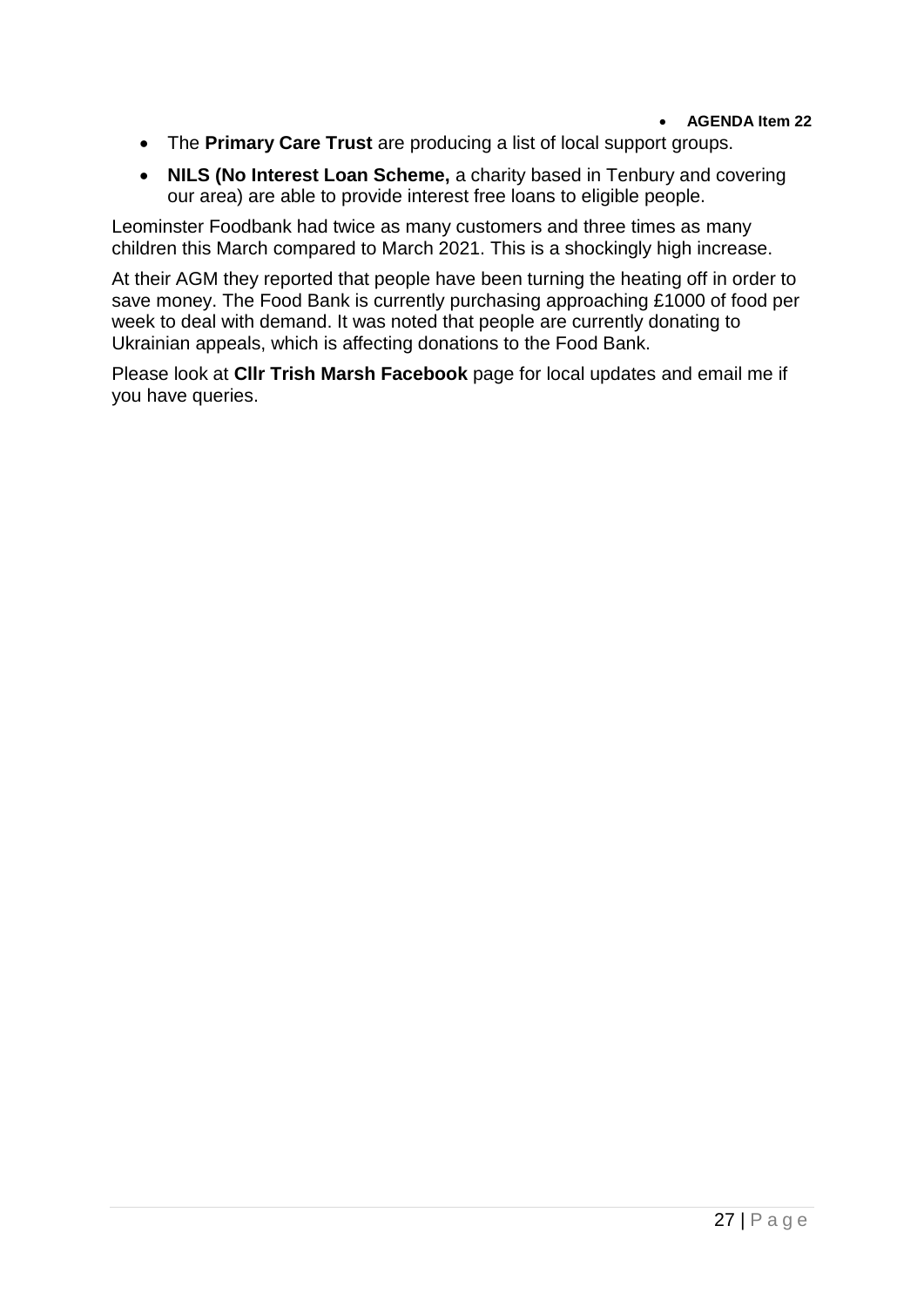# **May Ward Report from Councillor Felicity Norman**

*Although Covid is still with us,* and we need to continue with sensible precautions, life is opening up again and returning to something near normal. Herefordshire is joining other parts of the country in planning for the Jubilee celebrations in June, and in Leominster we will be combining this with our annual Festival, with its wide range of entertainments and activities. This is the start of many events during the year, as organisers gain confidence and more of us feel happier about joining larger crowds, especially if events are held outside.

*Herefordshire Council's Market Town investment plan* has been agreed, with £20million earmarked for economic development and business incubation space for Leominster and the other market towns. Our town already has many strengths. There are high levels of self-employment, many small businesses and a better than average survival rate for start-ups, and this investment will help Leominster's entrepreneurs get started or develop further. Tourism is an important contributor to the local economy and Leominster has much to offer, with historic buildings, pleasant open spaces, and walking and cycling opportunities; lots of antique shops and other interesting, independent shops. This investment Plan opens up many opportunities for the future.

*The Heritage High Streets Action Zone* funding of nearly £2 million for Leominster is designed to boost the regeneration of our town centre, promote economic, social and cultural recovery, while boosting tourism and celebrating our culture and history. A number of applications for funding to restore historic buildings are in the pipeline; the Cultural Consortium has drawn together many parts of our community in developing cultural activities; and the consultation has begun into how we can improve and enhance the centre of our town for both residents and visitors. I joined the consultation during the Farmers Market, speaking to a number of residents, listening to some lively conversations and hearing some positive ideas for future developments.

*More activities and Events.* The last couple of months seem to have been busy and among the events I have attended has been the Easter Service, a joyful event led by the new rector, Father Guy Cole; the opening by the Head Teacher of Earl Mortimer College, Alison Banner, of the Museum which has had a remarkable makeover, making far better use of the building and displaying many more of its fascinating artifacts; the return of the May Fair to the town; a party at Waverley House Care and Nursing Home, celebrating its 15<sup>th</sup> anniversary, and giving awards to many of its long serving staff; and the Mayor's charity concert, a fun event at which some of did far more dancing than we'd done for years!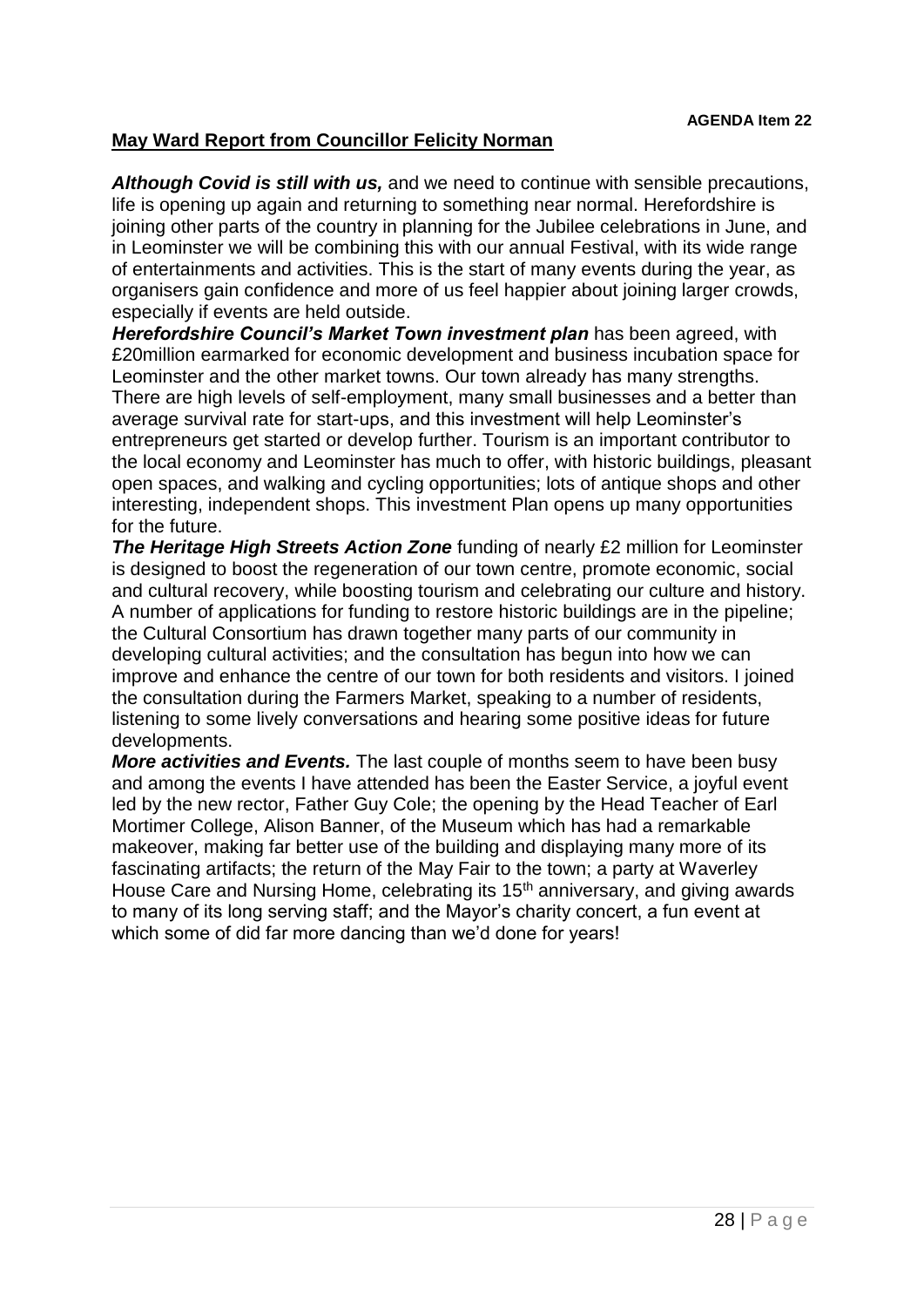#### **AGENDA Item 22 Cllr Jenny Bartlett Leominster East Ward Members Report May 2022**

The recent Panorama programme on Monday 16<sup>th</sup> May looking into Herefordshire Council's children's services brought to light some serious and terrible historic failings. The chief executive has issued a statement apologising for this and setting out the facts of the improvement plans the service is going through now. Link to [Chief Executive's response](https://www.herefordshire.gov.uk/news/article/1355/panorama-statement)

If anyone has concerns about the way they or their family have been treated by Herefordshire Children's Services, you can contact them on through the care concerns webpage or email [careconcerns@herefordshire.gov.uk](mailto:careconcerns@herefordshire.gov.uk)

The recent Audit & Governance committee meeting considered the revised Local Government Association (LGA) model Code of Conduct for principle and parish councillors. This has been refined to be more relevant to Herefordshire, based on our existing code. It will come to full council on Friday 20<sup>th</sup> May for proposed adoption and following that parish councils can decide if they wish to adopt the new code as well.

The in-depth review into the Herefordshire City Centre Transport Package project (the Link Road), during the previous administrations lead has brought to light some serious failings. The rise in the cost of project compensation claims, land acquisitions, financial controls and governance processes, have all been reviewed to understand events that led to the increased spends. The independent auditor's report clearly picked up the historical weaknesses in budget control and governance. It was evident that key lessons had not been learnt from previous projects, like Blue School House where costs greatly exceeded the initial budget. Significant changes have already been made to governance processes, project management and how project spend is managed to ensure this never happens again.

Fundraising is progressing to secure the Hereford Hoard for the county. This is a very significant treasure discovered in a field near Leominster, that experts believe may have been buried by the Viking Great Army over 1100 years ago. Come and find out more about the hoard on Saturday 2nd July at Leominster Community Centre between 11am and 3pm. You can meet costumed reenactors who will be on hand to tell you more about life as a Viking, and take part in hands on activities.

The next Leominster Market Town Business Briefing will be held at Grange Court on Tuesday 7<sup>th</sup> June between 5 and 6pm. It will cover areas such as Levelling Up, developing the Hereford City Centre Masterplan and Big Economic Plan, the Green Footsteps scheme, and an update on the larger projects currently being implemented. This is an ideal opportunity for businesses to make sure that Leominster is supported within the wider economic plans for the county. Places can be booked via Eventbrite - [Link to Eventbrite](https://www.eventbrite.co.uk/e/leominster-business-summit-tickets-311022425447?aff=erelpanelorg)

The Heritage High Street Action Zone Consultation will hold another public engagement stall on the May 27<sup>th</sup> Friday Market. One key area of work is to improve the public realm (streets, pavements, lighting and street furniture) in the centre of